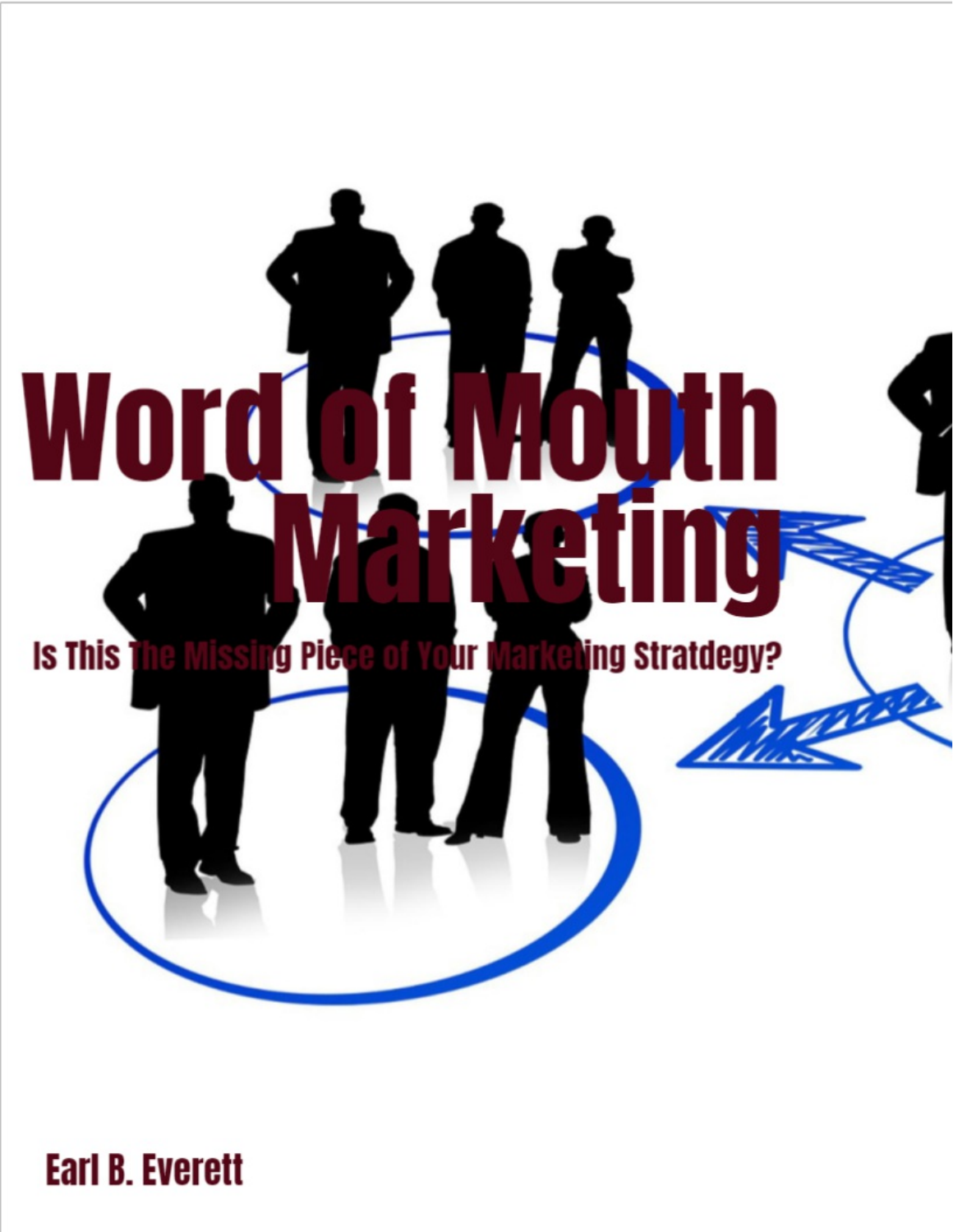# **Table of Contents**

| How to Quick-Start Word of Mouth Campa 11   |  |
|---------------------------------------------|--|
| Stimulating Your Word of Mouth Marketing 12 |  |
| Using Public Forums to Help With Your W 14  |  |
| Tune Into and Know What Customers Rea 16    |  |
| Steps to Create Awareness of Your Word  19  |  |
|                                             |  |
|                                             |  |
|                                             |  |
|                                             |  |
| Should Moms Disclose They're Getting Pa 34  |  |
|                                             |  |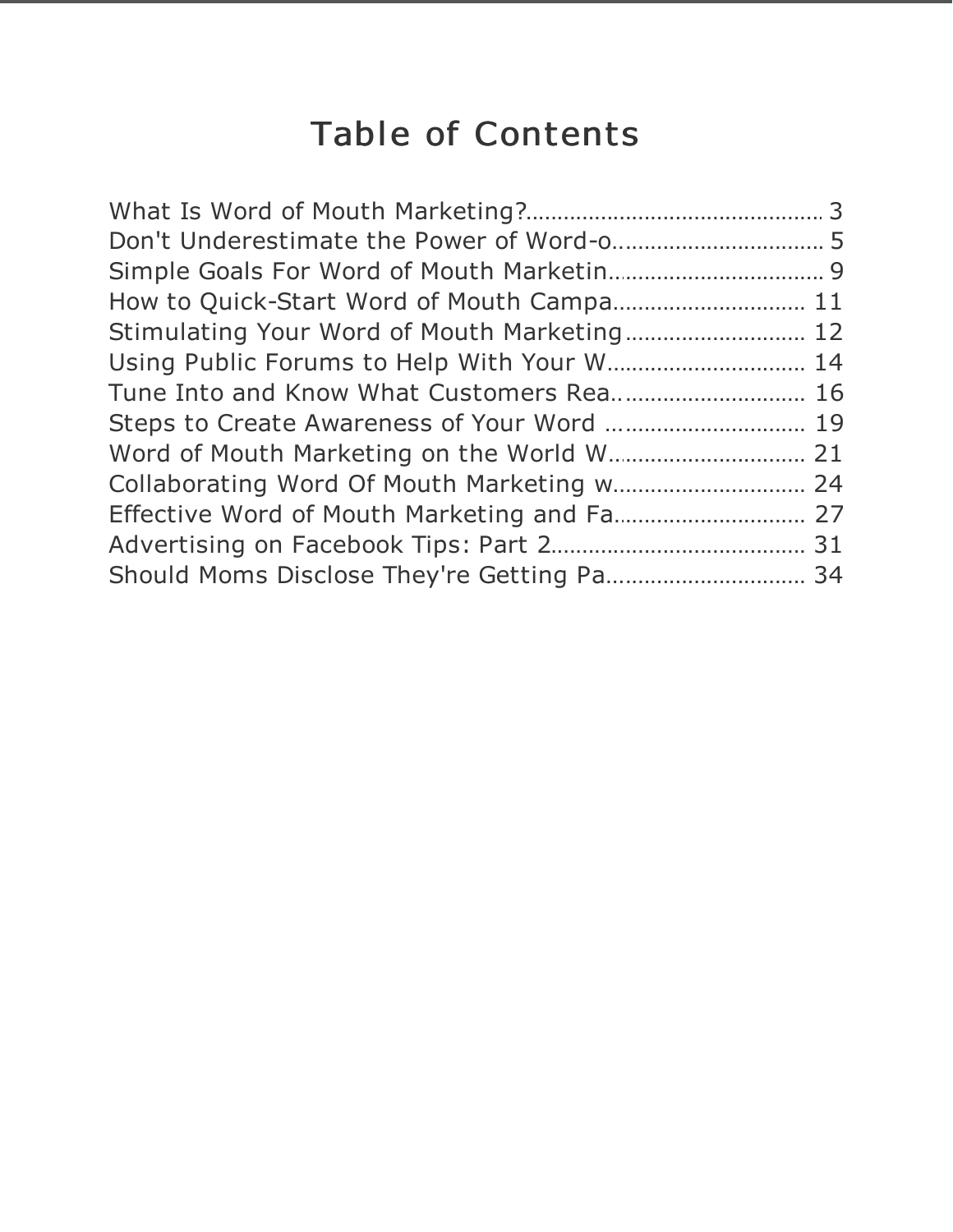

So what exactly is word-of- mouth marketing, and why is it important? To simplify the meaning, word-of-mouth advertising is the type of marketing that takes place whenever a friend tells you about a new brand of diet tea they like or a great Hi-Definition TV model they just purchased. A word-of- mouth marketing system basically takes place whenever someone talks about your product brand, refers it to someone they know, or even complains about your company and/or service.

Word-of-mouth marketing is great for companies looking to boost their products and services and it's often more successful than conventional advertising or social media marketing for a number of reasons. In fact, word-of-mouth marketing has long been regarded as the most longestablished form of selling and promotion.

Why? Because over 90% of consumers believe the recommendations they receive from friends and family far out-weigh any type of advertisements they see on TV or read in a magazine.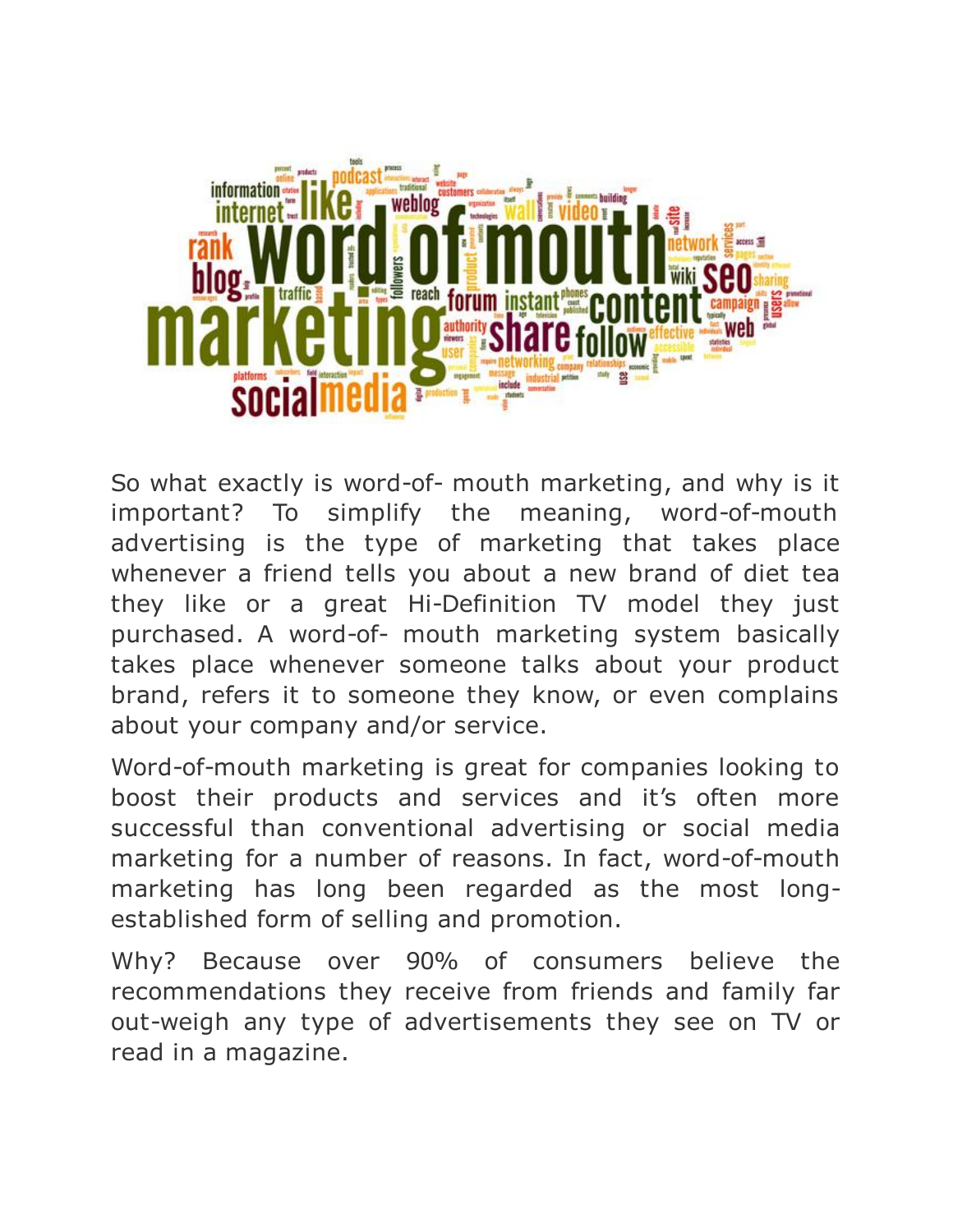Although many professionals agree that word-of-mouth marketing is by far the most effective form of promotion, very few marketing specialists can actually say that they've applied this tool efficiently enough.

So in the next few chapters we will discuss some very solid guidelines you can use to master the art of word-of-mouth marketing. This approach is highly effective when used correctly and it is a skill that all marketers should seek to further employ and appreciate.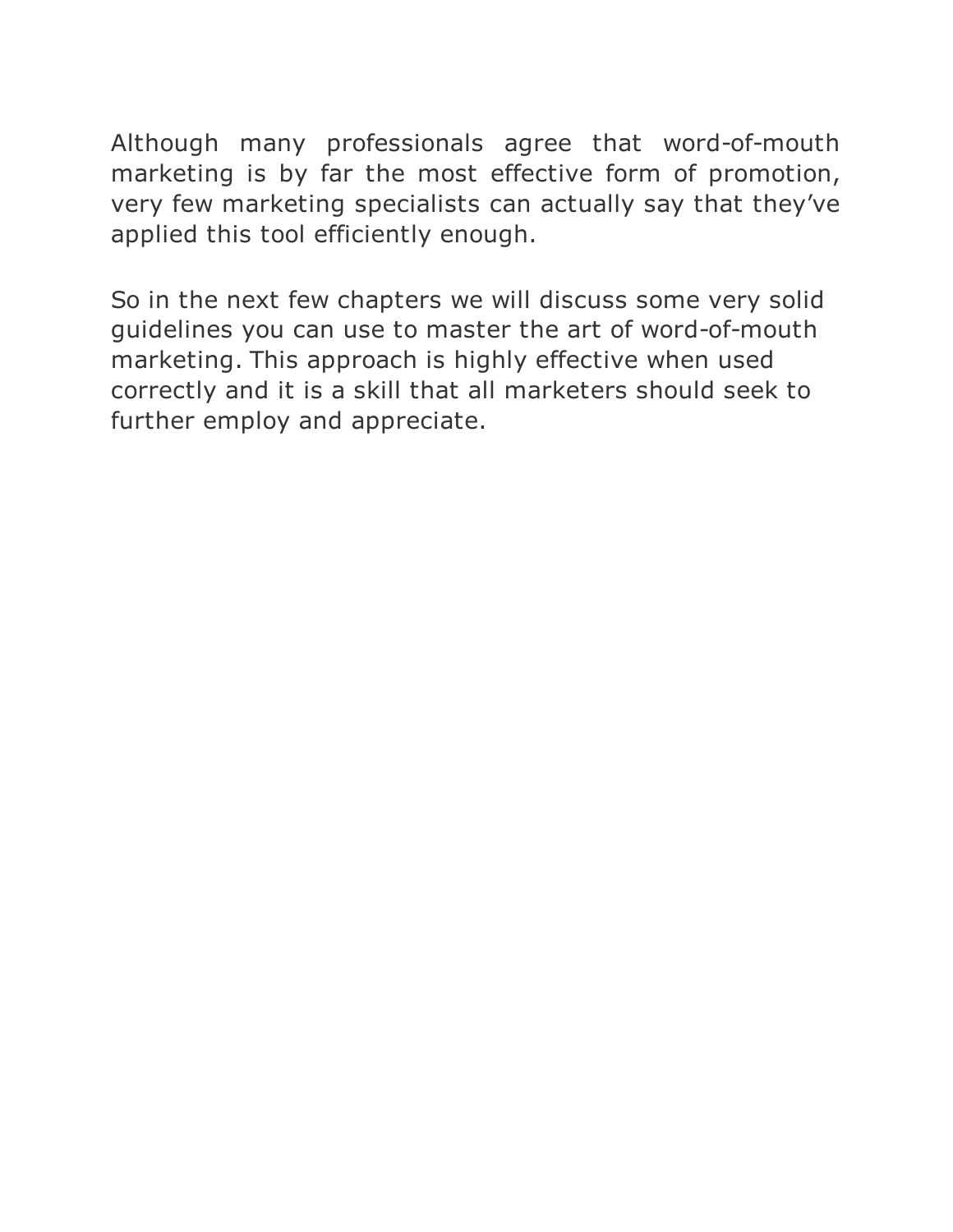# What Is Word of Mouth Marketing?

'Word of Mouth' is still one of the most effective marketing techniques, online or offline.

Joe arrives at your website and he likes it. In fact, he'd like to tell Fred about it. It's just the thing Fred's been looking for. What if Joe could recommend your website to Fred by sending him an email straight from your website?

Well, he can...if you have an 'email to a friend' script installed on your website.

There are many free scripts that will do this for you. But the one I found easiest to install is a script developed by William Bontrager, called 'Master Recommend'.

This one was easy. I had it working on my second attempt. You can see this script in action at:

[http://www.javascriptkit.com/script/script2/tellafriend.shtm](http://www.javascriptkit.com/script/script2/tellafriend.shtml) l

Basically all you have to do is (1) configure the cgi script and upload it to your cgi bin, (2) create a new web page with a form that is linked to the cgi script on your server. You can download Master Recommend at: [http://willmaster.com](http://willmaster.com/master/recommend/mr.pl?v=zip)

To learn how to install, visit: [http://www.willmaster.com](http://www.willmaster.com/master/recommend/MasterRecommend.manual.html)

This script will even send you a copy of your visitor's message (it's useful to know what your visitors think about your website).

If you prefer not to have anything to do with cgi, there's a much easier way of putting 'email to a friend' on your site.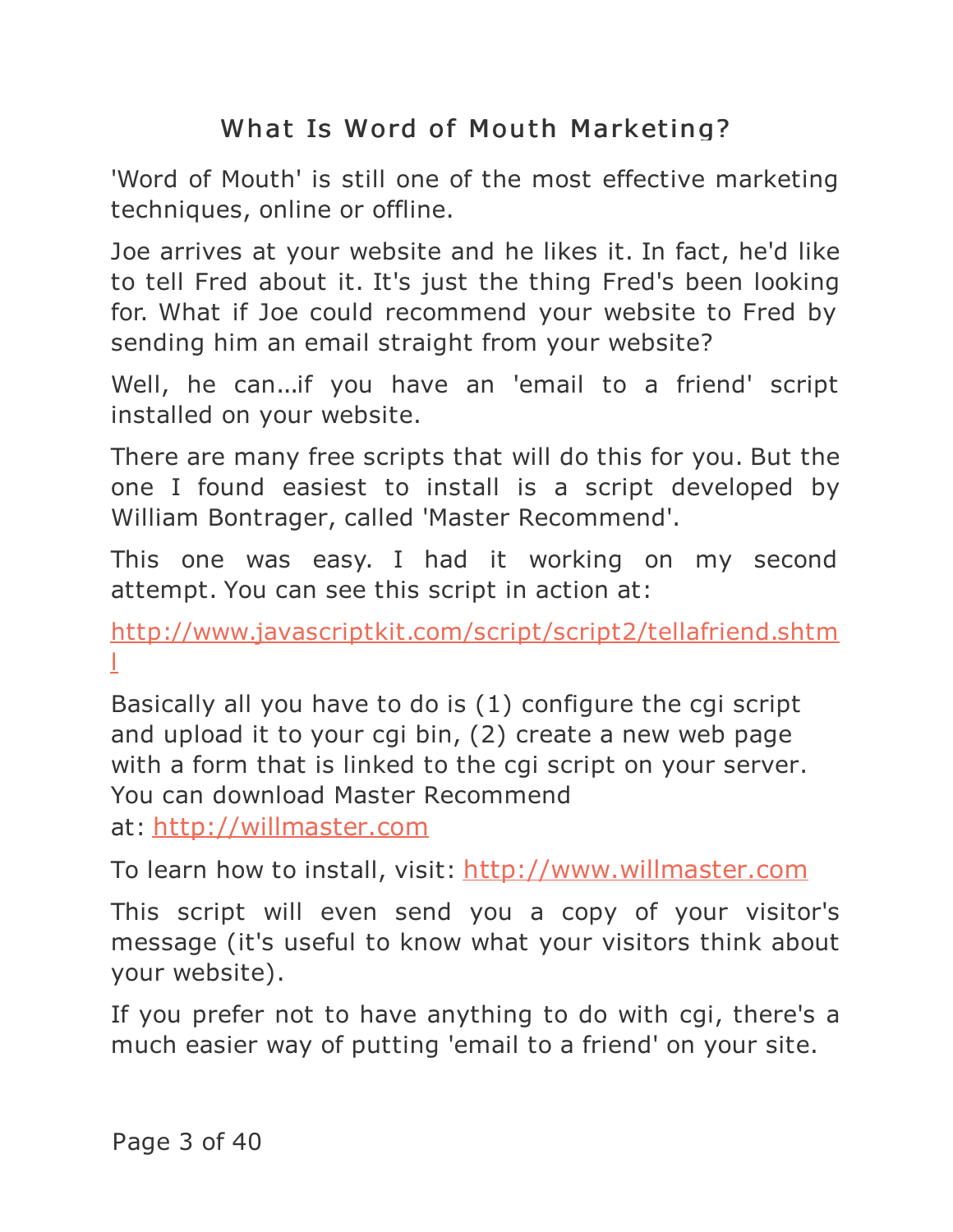<http://www.javascriptkit.com> has a program that is hosted on their site. Installing it is as simple as pasting some HTML code into your web page. Your visitors will be presented with a simple form where they can enter up to three of their friends' email addresses.

You can add this service to your website at the following URL: <http://www.javascriptkit.com>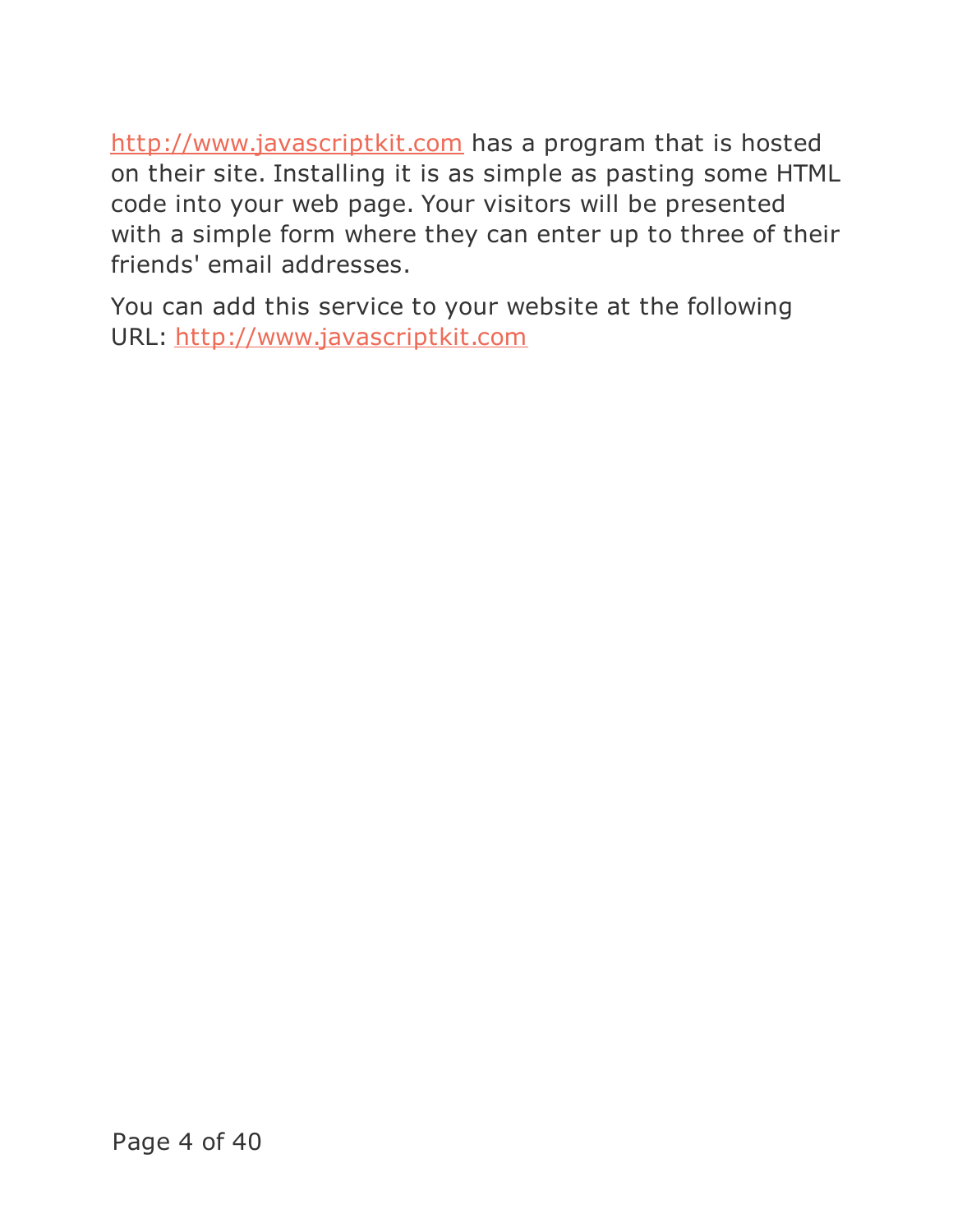#### Don't Underestimate the Power of Word-of-Mouth Marketing

Word-of-mouth marketing is rarely the focus of a new businessperson seeking to gain more clients. Everyone wants to start an affiliate program or pay someone far too much to "manage their add campaign".

However, many of the biggest businesses choose to use word of mouth marketing instead of a pricey campaign. Google (gmail) and Amazon are two prime examples that I will explain later.

Expensive research has taught these companies that people believe their friends more than they believe billboards or commercials and so it has been proven to be one of the best marketing methods around.

Word of mouth is probably both the most successful kind of advertising and the most profitable. People naturally talk to each other and spread ideas, names and opinions. This article aims to show you how to use this to your advantage, how to make money from word of mouth.

# 1. Business Cards

There are many places online where you can order large quantities of business cards. If you use them to introduce yourself with people who aren't already friends and family then you are already spreading your businesses name.

It may feel contrived and a little cheesy but it works. Few people rip up business cards. They usually end up deposited on a kitchen table ready to be picked up when someone who runs your kind of business is needed.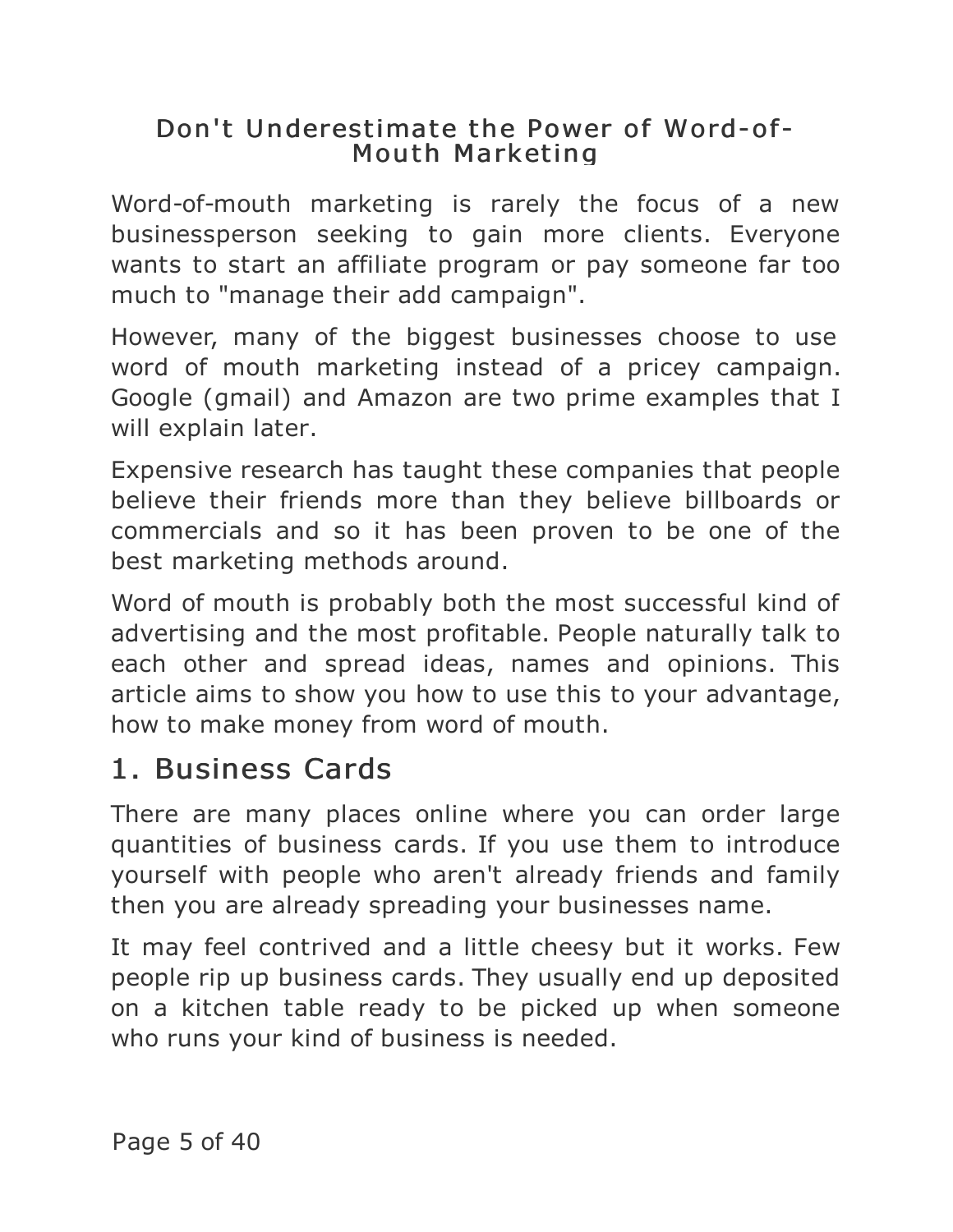Also, they bring your business into conversation. You don't need to promote it, just give them the card and you are increasing your brand recognition.

# 2. Tell-A-Friend Scripts

Online you often see on the side of websites a link called "tell a friend". This makes it so much easier to tell a friend about a website and therefore far more people do.

BY adding one of these links to the side of your website you are immediately increasing your ability to market though word of mouth. You are making your website word-of-mouth friendly and so you are likely to be talked about more, become better known and make more money.

# A free "tell a friend" script can be found here:

[http://www.javascriptkit.com/script/script2/tellafriend.shtm](http://www.javascriptkit.com/script/script2/tellafriend.shtml) l

All you have to do is copy and paste the script from that site somewhere in your websites html. Maybe at the bottom of the page. Try and pick somewhere near the rest of your links so that it isn't ignored. There we have it! Instantly better marketing.

# 3) Invite a Friend Offers

This is a strategy that many of the most profitable websites with the best marketing strategies online have used and I am about to explain it to you for free.

All you do is that you offer a discount for every person who invites a certain number of friends to your website. This is a bit like an affiliate program only you pay them with a discount that does not affect your profits much rather than actual money.

Page 6 of 40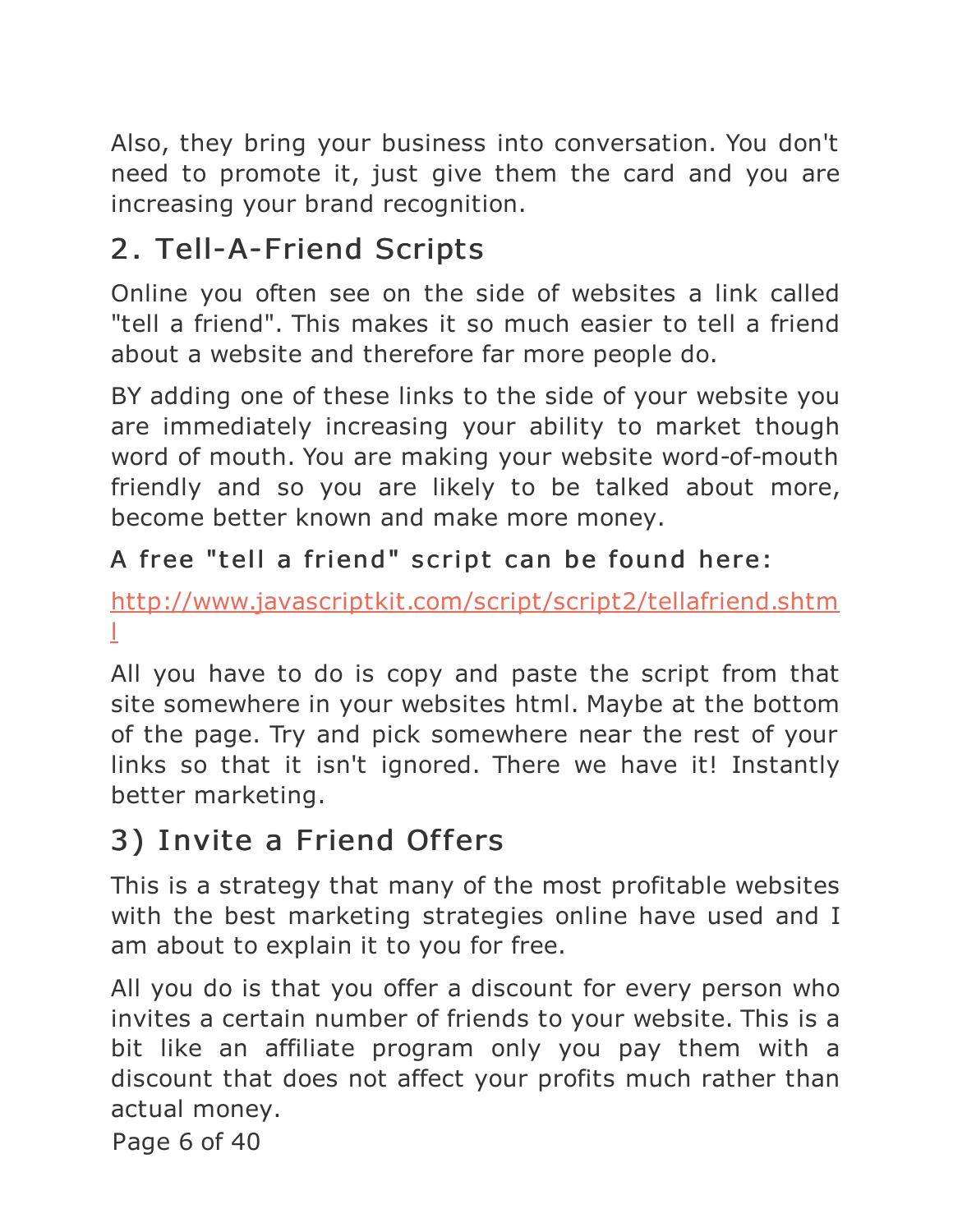This however is harder to set up. If your website runs a "membership" sign-in system then it will be easy to just get your web engineer to add this script.

If however you plan to run a more basic website set-up (like me) then this still is fairly easy. When you are setting up your shopping cart software (if you read my guide on it then you will be using the free one offered by Paypal) then just customize it to allow "comments" while ordering.

Tell people that if 5 people "comment" or mention their name and email address while ordering products then you will give them a 40% discount on their next purchase. This will form an incentive for people to use word of mouth to grow your business and thereby increase your customer base and potential profits.

# 4) Email, Bulletin Board and Other **Signatures**

Whenever you write anything online, sign it with your website address if you have one. This includes emails.

A prime example of how this has worked for one company is hotmail. At the end of every hotmail email it advertises the free service that they provide and so the y had to do less marketing because word of mouth gave them free advertising.

# 5) Buzz

Buzz is the modern term for when you do something exciting, edgy or different and people begin to talk about it - a lot.

While it is very difficult to tell you how to create a buzz for your product or website, I can tell you that you always need

Page 7 of 40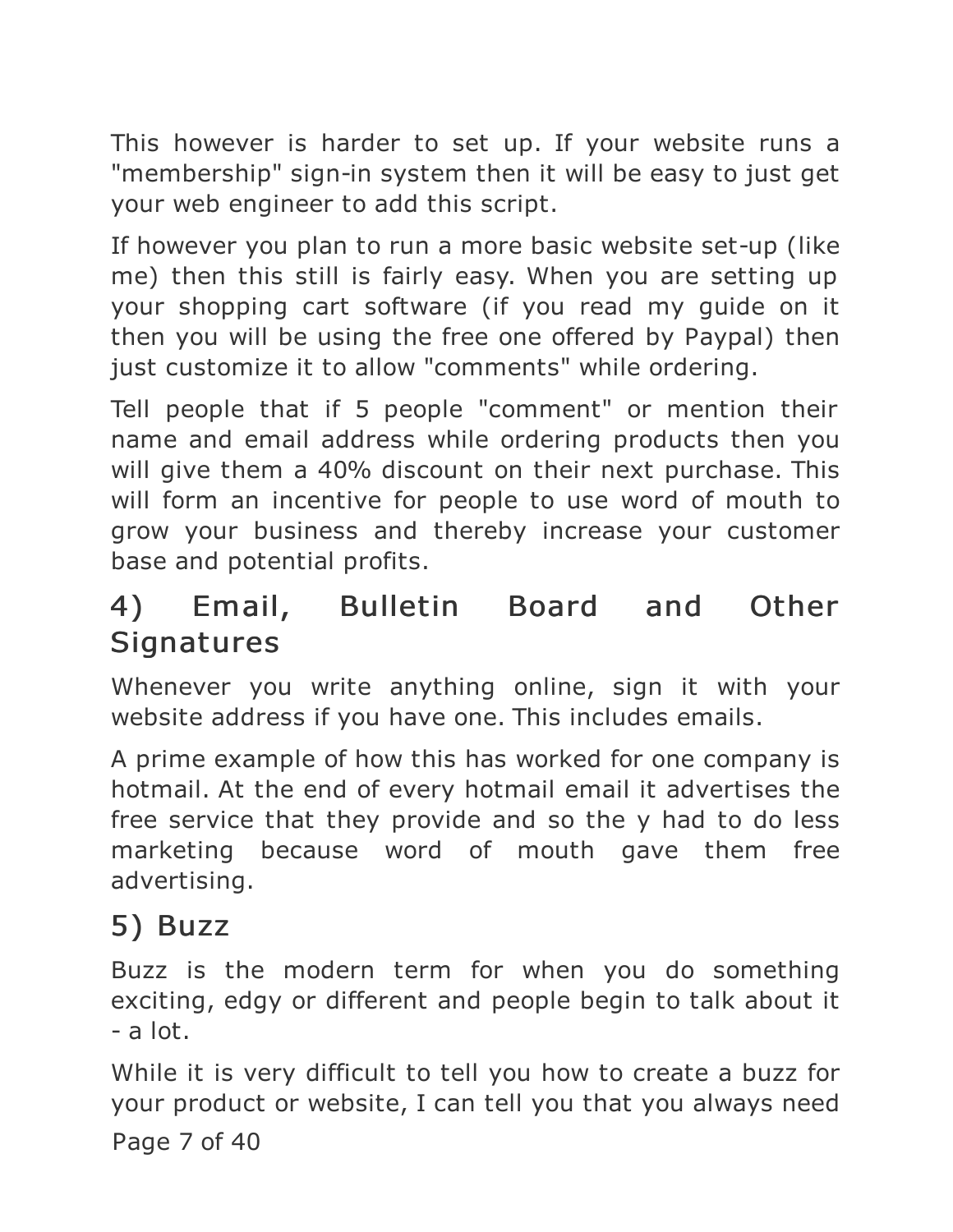Again, many very large and profitable businesses use this technique simply by doing something strange as seen in Burger King's "Subservient Chicken" campaign. To promote their new chicken sandwiches they created a website with a man in a chicken suit that would obey the commands that you typed. This was unusual, unique and interesting and so created "Buzz" .

I wouldn't recommend doing things like that all of the time but when you are thinking of how to grow your business it is definitely something worth considering.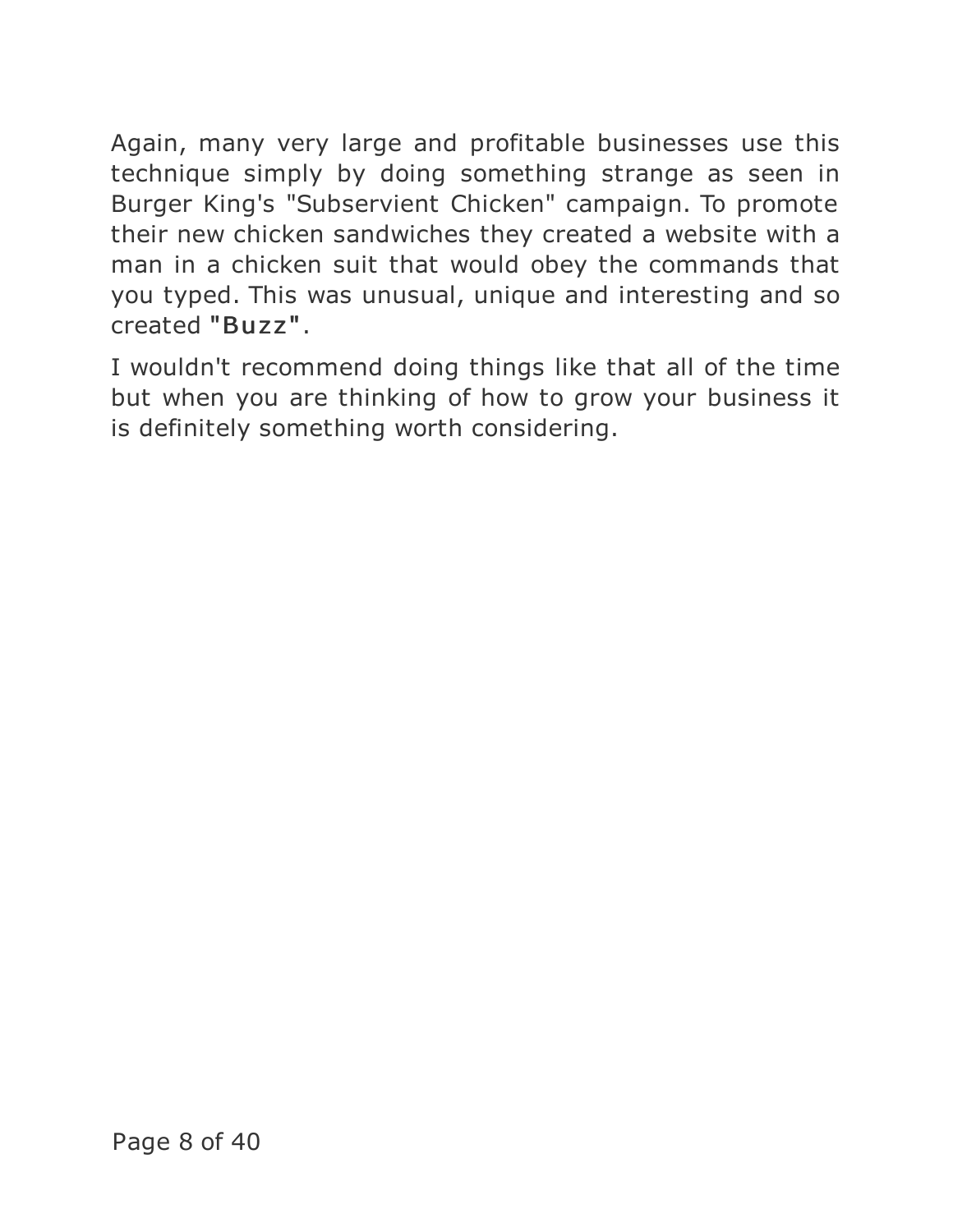#### Simple Goals For Word of Mouth Marketing Methods

Haven't you heard that word of mouth marketing methods work? In fact, according to research, well over 75% of the most effective methods of marketers actually use word of mouth marketing, which, for the purposes of this article I shall refer to as WOM.

So, you want to start a WOM campaign. The first thing you need to do is to have a goal for your WOM campaign. I can immediately think of a few reasons why you might want to do this:

#1 - Generate Leads. This is probably easy to do if you have a few bonus products in hand. Giving free things away to people definitely will encourage them to think of a few people whom you can can refer to you for the same thing.

All you need to do is get an autoresponder message set up so that they can forward you the email addresses of the people they'd like you to contact.

#2 - Generate Affiliates. Okay, this one is a little easier, but you will have to educate the affiliates you build. WOM for affiliate marketing is great because now you have an army of people who are incentivized to market on your behalf.

#3 - Convert Into Sales. For this to happen, you definitely need to create a lot of testimonials in order to create the buzz. This approach will then get other people talking about the quality and the level of "must-haveness" of the product you are promoting.

#4 - Build Credibility. This approach will help solidify your brand in the long run, so you will most likely have to have points of proof that people will talk about and associate with you. This article, for instance is a way to the way to the way to the way to the way to the way Page 9 of 40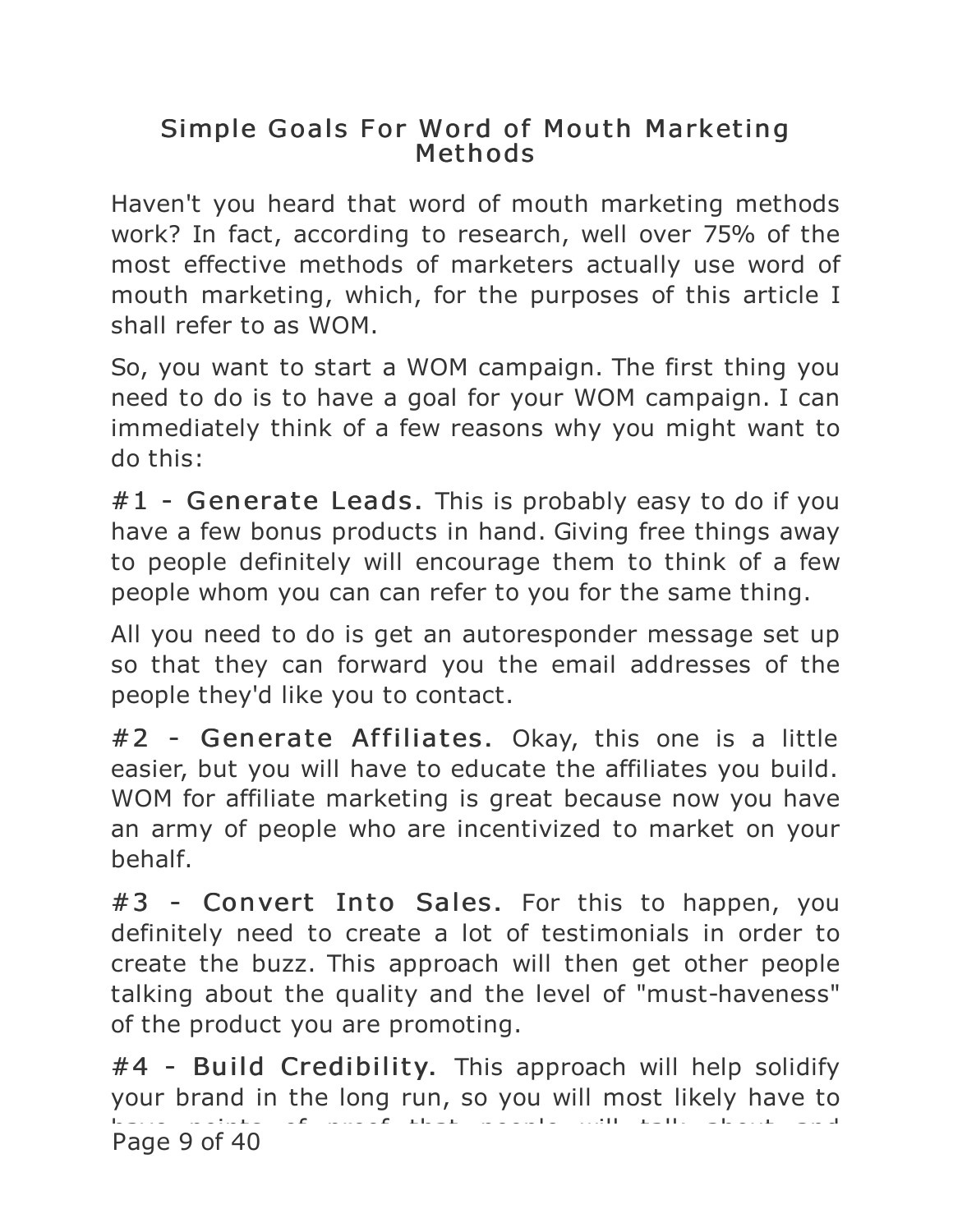#5 - Retain Current Subscribers. Few people would have heard of this, but sometimes, your current list of subscribers need perks to keep them 'alive' and warm. Send them freebies or get a campaign going to increase the buzz amongst them. I have monthly events where different people actually get together and meet each other and chat so that they know who's who instead of a nickname in a forum. This keeps people from opting out of your mailing list!

#6 - Warm up for a product launch. When you want to do a product launch, you will want to ensure that people are ready for you. How can you do this? Well, all it takes is to create more buzz. Warming people on a list also takes time, but the sequence in which you do it is important. With this goal in mind, you can already think of some ways to get your list of people excited, talking to each other and involving themselves in a discussion.

Once your goal is clear enough for you, it will be far easier to keep track of your results. After all, without a clear direction, you won't know how far you need to go, or what you are aiming for in the first place.

There's a number of Word of Mouth Marketing Methods that you can find on any internet marketing blog. The marketing methods themselves are not as important as the way in which you use them. To find out more about word of mouth marketing methods, just go to:

<https://www.referralcandy.com/blog/10-word-of-mouth-marketing-tactics/>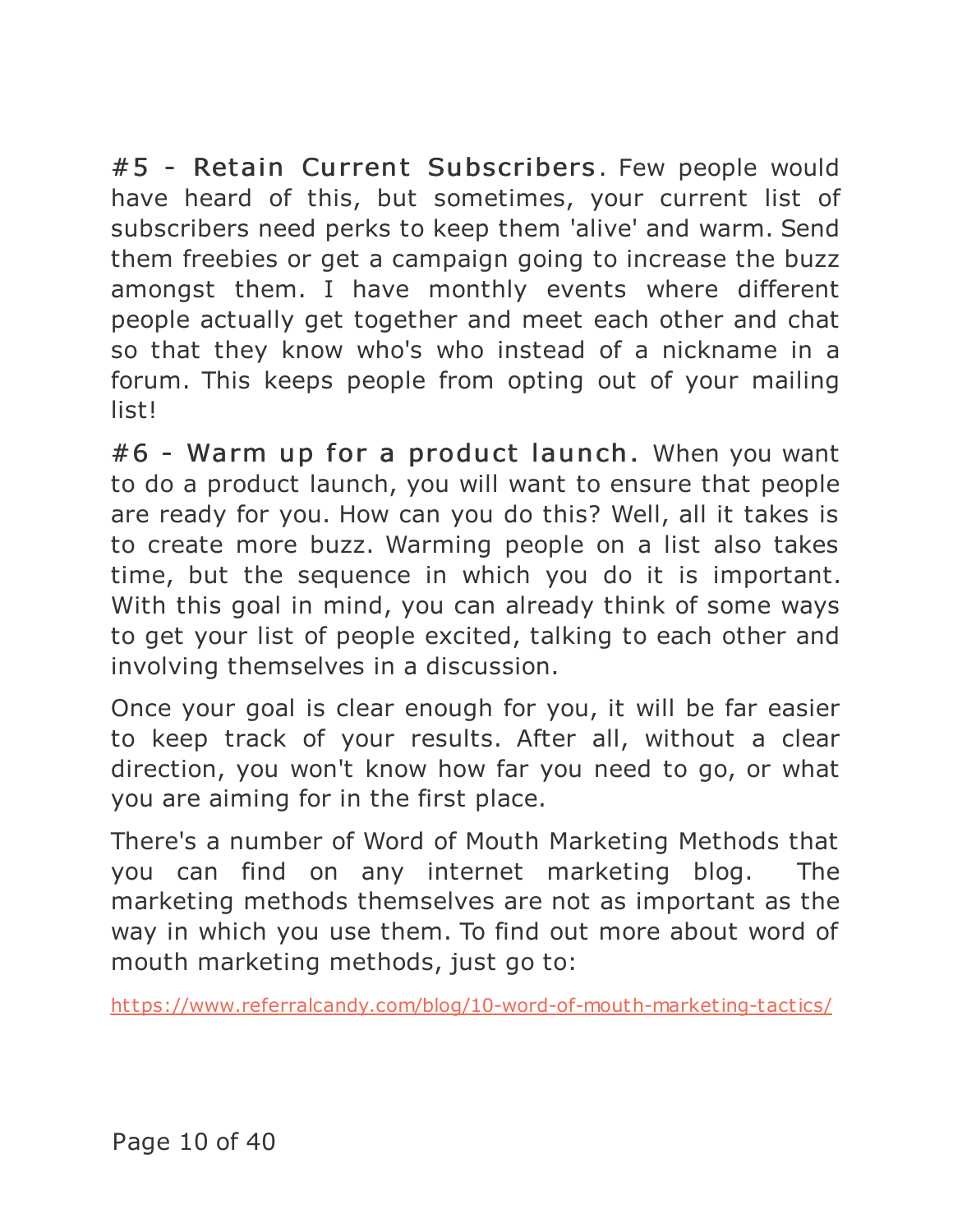# How to Quick-Start Word of Mouth Campaigns

If you do build a great experience, customers tell each other about that. Simply put, it is word of mouth. Word of mouth is the most powerful form of advertising. It is the most honest form of marketing, building upon people's innate desire to share their experiences with family, friends and co-workers.

Word of mouth for a brand is like a reputation for a person. You earn reputation by trying to do extraordinary things well. People notice that over time. While there are no shortcuts to generate word of mouth, you can use specific techniques to accelerate the process. Here are a few of them:

- Look at the customer as a friend or a family member and not as part of some vague demographic group.
- Develop entertaining and informative ads that can be easily forwarded.
- Work actively with social networks.
- Host discussions and message boards about your brand.
- Identify people who are able to influence your target customers.
- Inform these influencers about what your brand is all about and motivate them to spread the word.
- Recruit new evangelists, teach them about the benefits of your brand and encourage them to create a buzz.
- Set up online clubs for passionate users.
- For any assitance with
- Track online conversations about your brand by both supporters and detractors.
- Listen and respond to both positive and negative conversations.
- Participate honestly on online blogs and discussions.

Page 11 of 40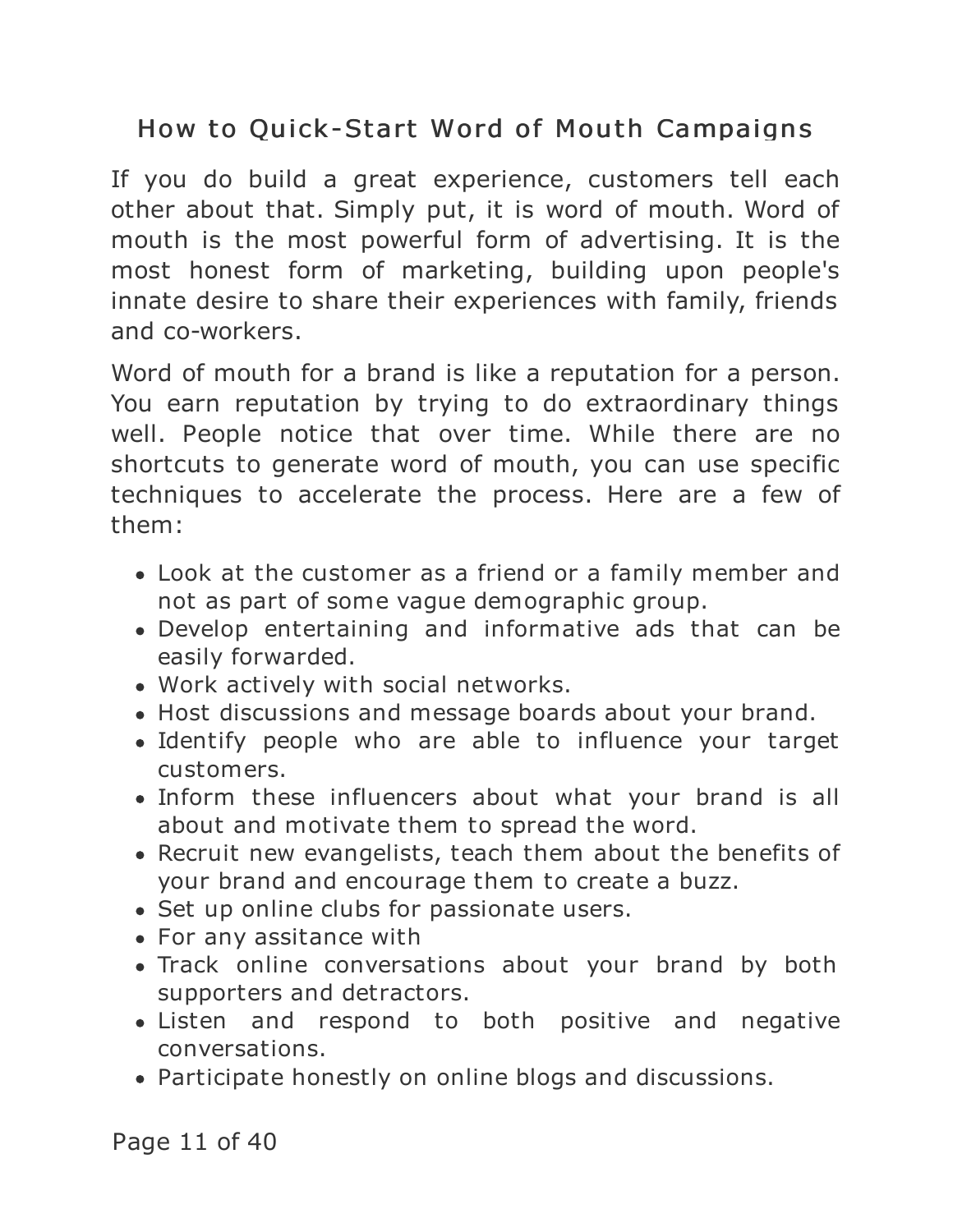# Stimulating Your Word of Mouth Marketing

In order to stimulate word of mouth marketing, there are many things that can be done, but they must be instituted in a proper manner. In recent years, the concept of Pay-Per-Lead has proliferated the internet and marketers have leveraged that to generate leads. However, the approach can be as worthless as a 0.01% response rate per 50,000.

This is why word of mouth marketing approaches must be far more targeted than CPA programs, and far more dynamic than conventional and often simplistic permission marketing approaches.

#### In my opinion, there are at least 2 ways you can immediately stimulate word-of-mouth marketing right now.

#### Method 1: The Ethical Bribe.

This is a common method which you will want to use sparingly unless you know the nature of your target market. Will they want what you are offering? Will you be able to hit that raw nerve that will get them telling more people about your website or service or product?

The ethical bribe when used can be very powerful. It's simple to set up. Purchase an email marketing software like the state one at:

<https://highpayingaffiliateprograms.com/ethical-bribe/>

and create an additional campaign and an additional page every time you run an advertisement.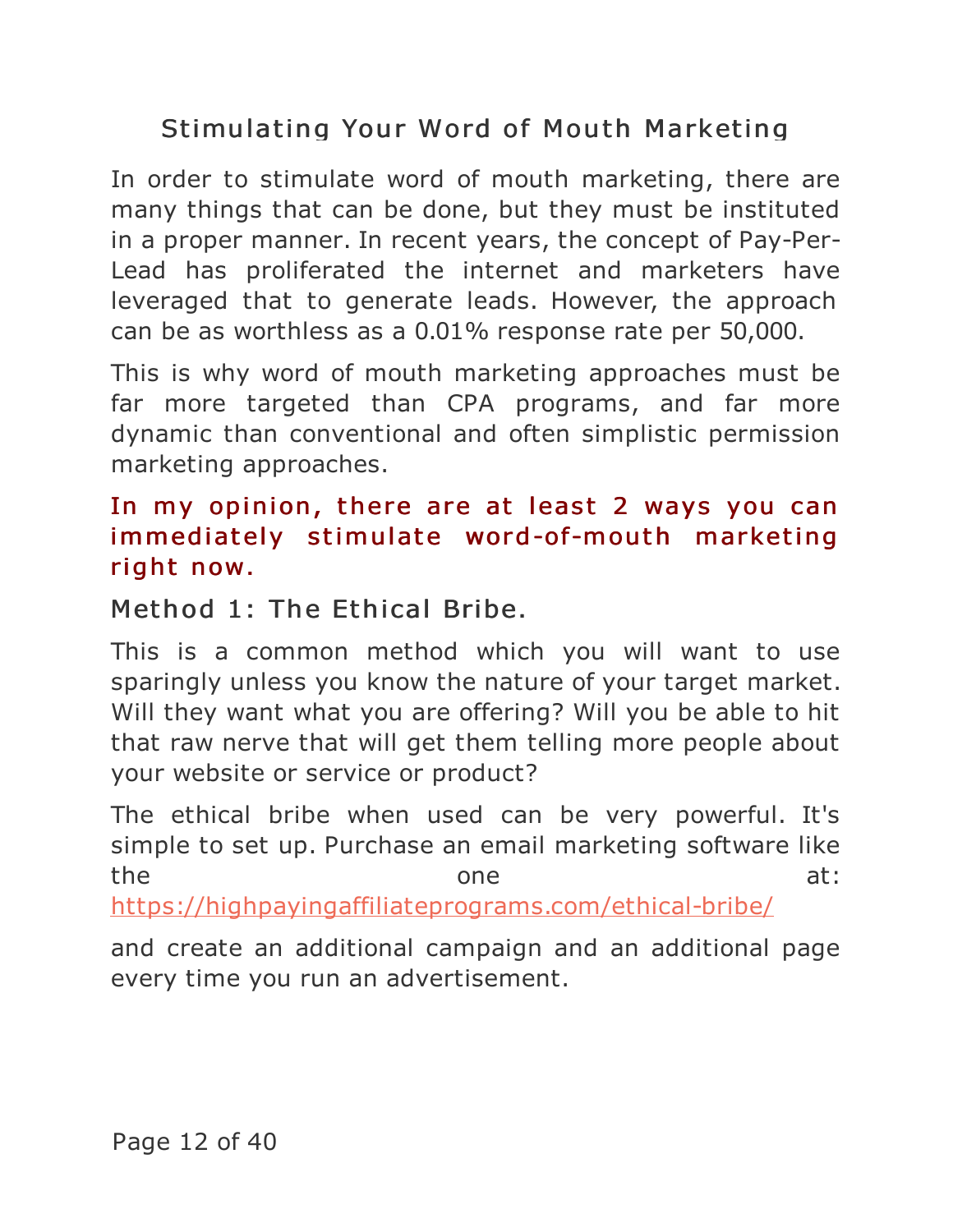Always redirect your main opt-in to the tell-a-friend page and set up your new opt-in codes on that page, always remembering to give them your ethical bribe.

The biggest drawback is that an ethical bribe does not guarantee that people will definitely tell a friend. They will tell anyone! Thus, the set up of the ideal tell-a-friend sequence is important. To tell an individual to bring another individual to a website has constraints which need to be addressed, and probably will not be as effective as it ought to be. Technology can catch up and software to generate tell-a-friend campaigns could be a little more efficient, and possibly offer a buffet spread of items that a friend could select to gift their friend.

# Method 2: Social Proof

Social proof is a psychological mechanism that gets people to act. If one person has been told that something is good, they won't be able to say it's good. They need to see that there has been a fairly large quantity of people who say it's good before they jump without thinking.

Social proof does have its flaws and I do understand that there are people who feel that it is 'unethical' to create a buzz. Still, the method will work if you have a good product or service that adds value anyway. People are still communal in nature, and they will always tell their friends or associates in the appropriate discussion environment about things that will benefit them.

To find out more about word of mouth marketing methods, just go to: [https://www.referralcandy.com/blog/10-word-of](https://www.referralcandy.com/blog/10-word-of-mouth-marketing-tactics/)mouth-marketing-tactics/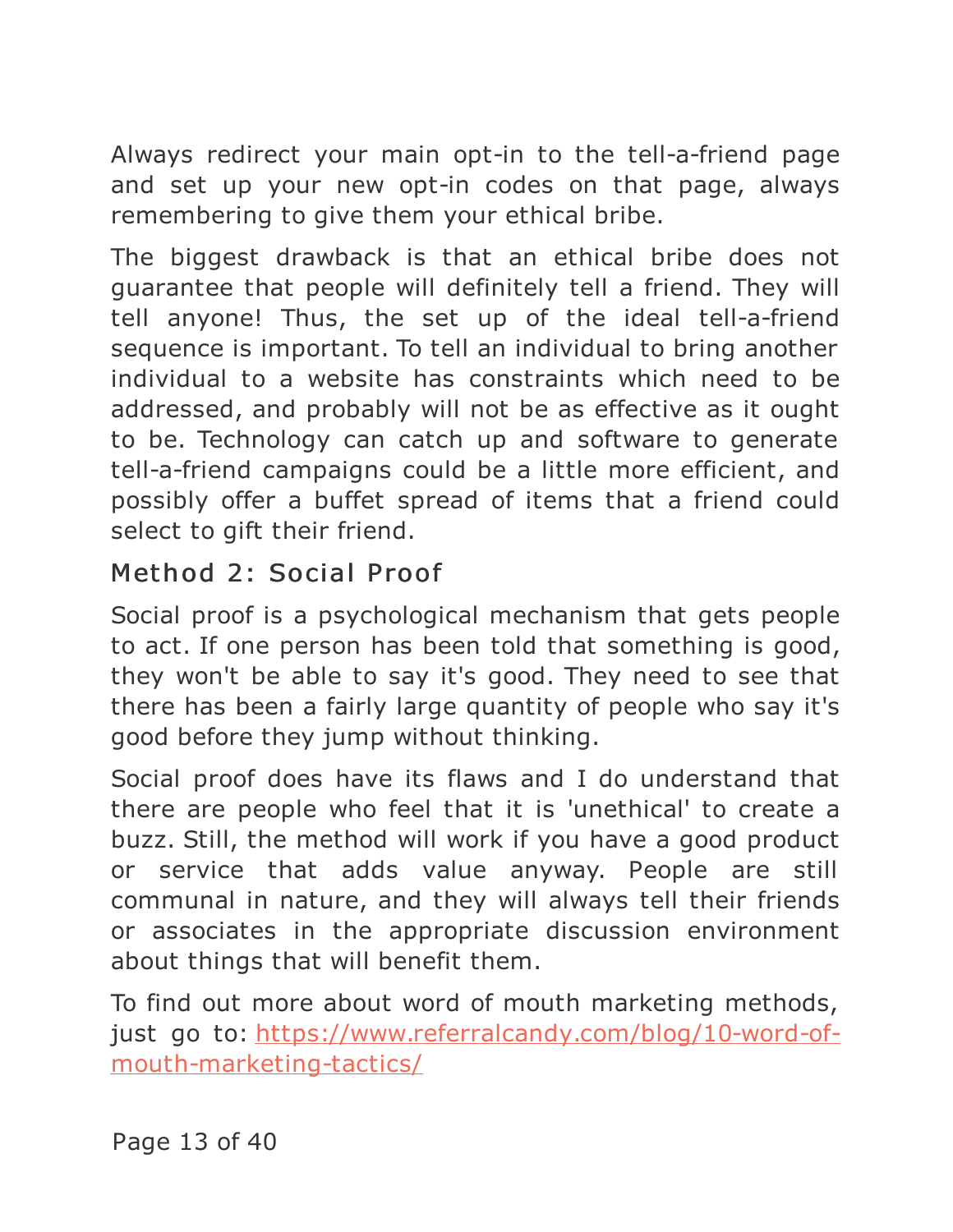#### Using Public Forums to Help With Your WOM Marketing

# Advertising by Recommendation

Without a shadow of a doubt, recommendation or word of mouth was the earliest form of marketing. Even in primitive times, people knew from whom they could get the supplies they needed. Without other methods such as radio or newspapers, trade relied entirely on recommendations. This method is still with us today.

# Making the Most of Recommendations

So in today's world of technology, how do you use word of mouth marketing to your advantage? It is likely not as hard as you think, but you are going to have to do some research and also be organized if you want it to be successful. Word of mouth marketing can be a very positive experience. You want to create publicity and customer word of mouth marketing.

If a customer has enjoyed your product and has had a good experience they will be likely to share this with friends and colleagues. In turn, the people they have told are much more likely to purchase your product in the future.

Encouraging people to talk about your product can be both easy and difficult. Certain products are automatically talked about as they are new and innovative, others will need a little more encouragement.

A great way to raise your profile with the public is to do something such as participating in a community event or making a donation to charity. This will automatically encourage people to take notice of and talk about your organization.

Page 14 of 40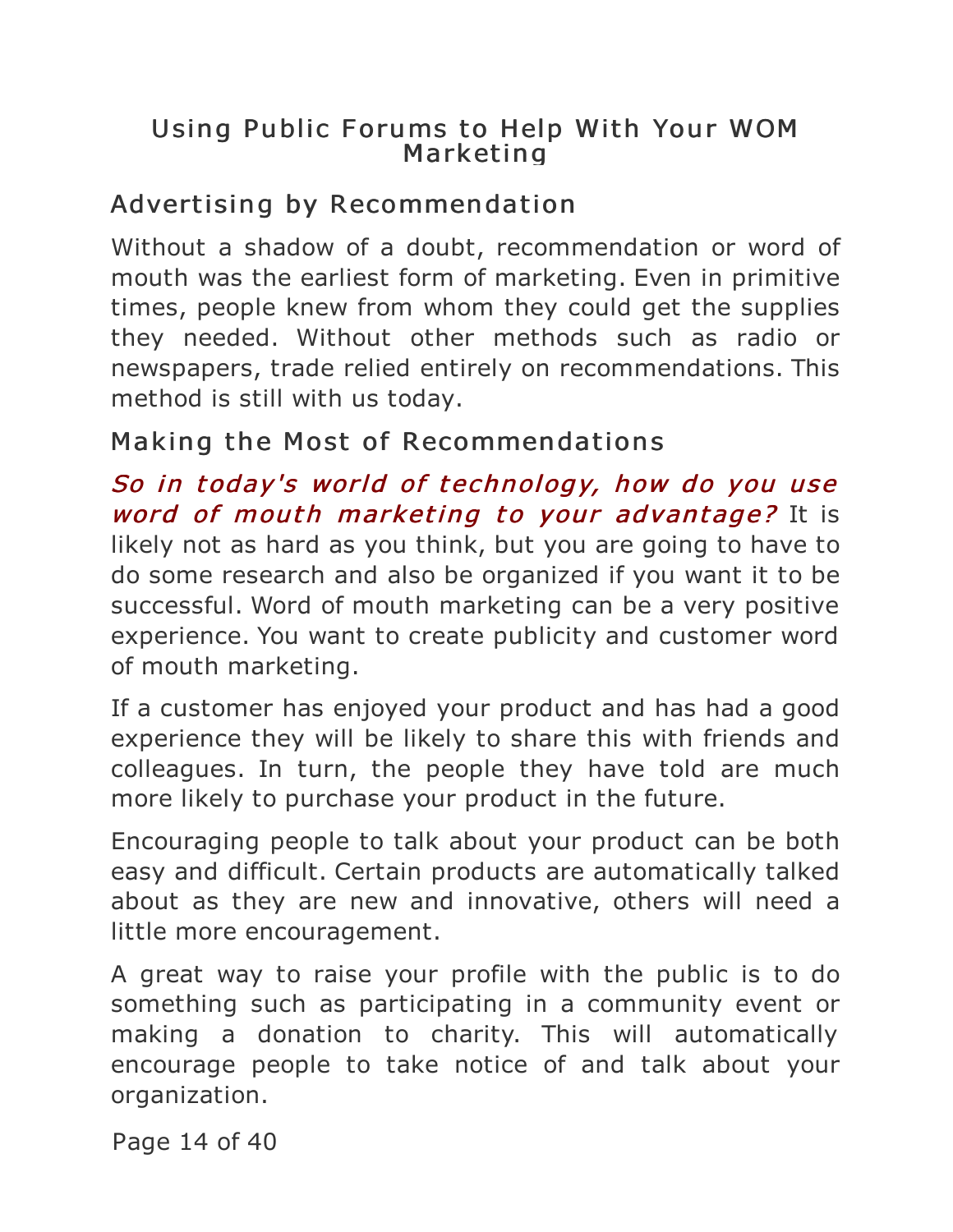# Tips for Increasing Word of Mouth Marketing

Customers are very wary of being tricked, so one of the best things that you can do is to treat your current customers with integrity at all times. They will then tell their friends that you are trustworthy.

You should also remember that often simpler is better. And you should never make claim that you can not back up. Lastly, you should also treat your customers kindly and with respect. They will enjoy the experience and then go on to tell other people about you and your company.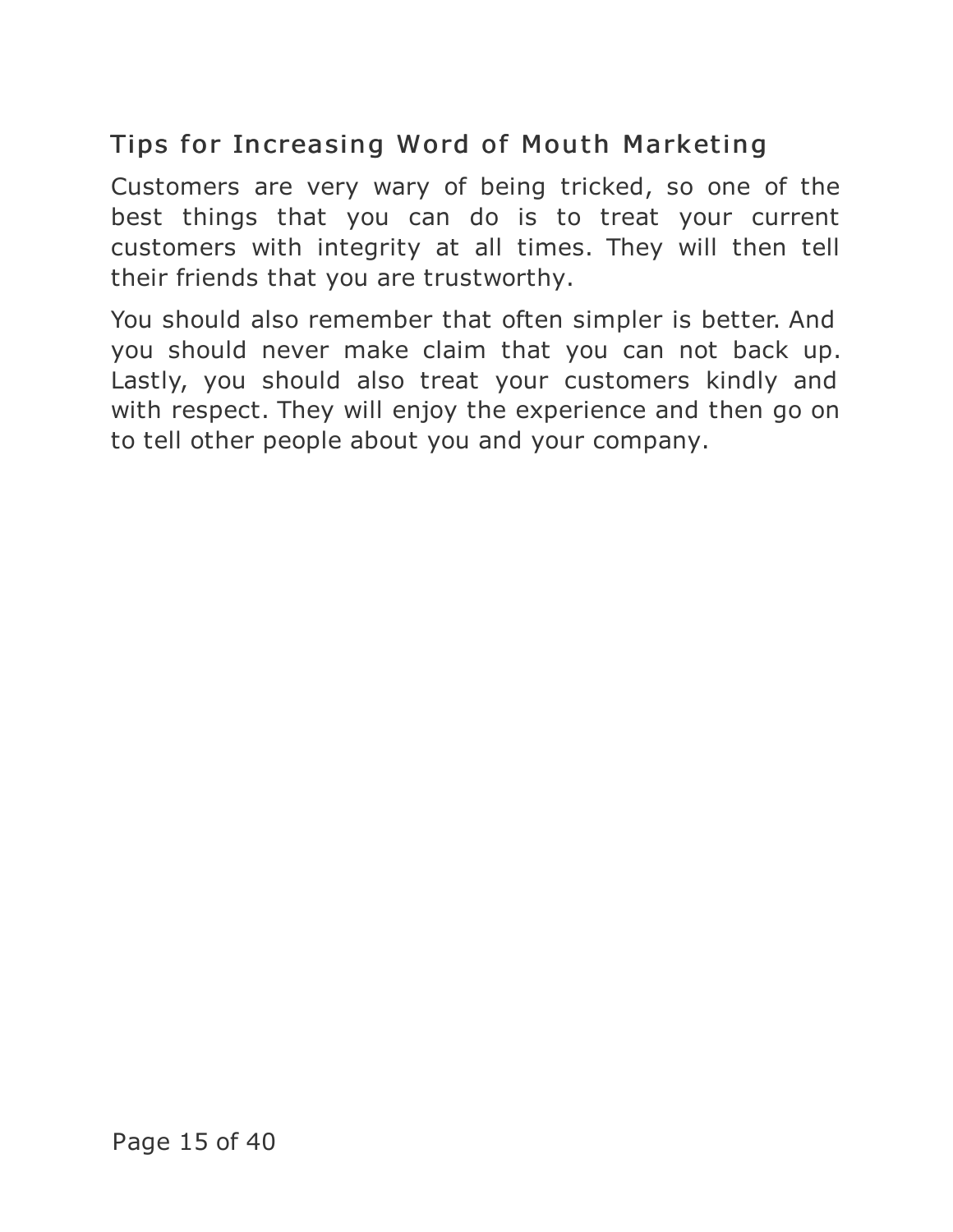#### Tune Into and Know What Customers Really Want

Customer relationship marketing is powerful in theory, but troubled in practice. We need to take time to figure out how and why we are undermining our own best efforts.

Perhaps we're overlooking the fundamental elements of a good customer relationship program. With the means to connect with customers easily, maybe we're rushing to cash in on the potential rewards, while forgetting the essentials of all relationships: intimacy and trust.

Close examination reveals that relationships between companies and consumers are suffering. U.S. satisfaction rates are at an all-time low. Complaints, boycotts and growing unhappiness with big corporations are strong indicators that most CRM isn't working.

Ironically, the very steps marketers are taking to build relationships with customers are often responsible for destroying these connections. Companies may delight in learning more about their customers and providing services to please them, but customers are fed up. They're tired of irrelevant survey questions, overwhelming product choices, features they'll never use in phone plans and cars, and rebate-driven buyer reward programs.

# The New Frontier: Mining the Internet

With the proliferation of online stores that complement traditional outlets, companies now have a tremendous source of information about consumers' preferences. Because a traditional store may not always have a product on its shelves, purchase results are not always a good measurement of desires. Online stores can track consumer Page 16 of 40 as they offer extensively precisely as they offer extensively as they offer extensively as they offer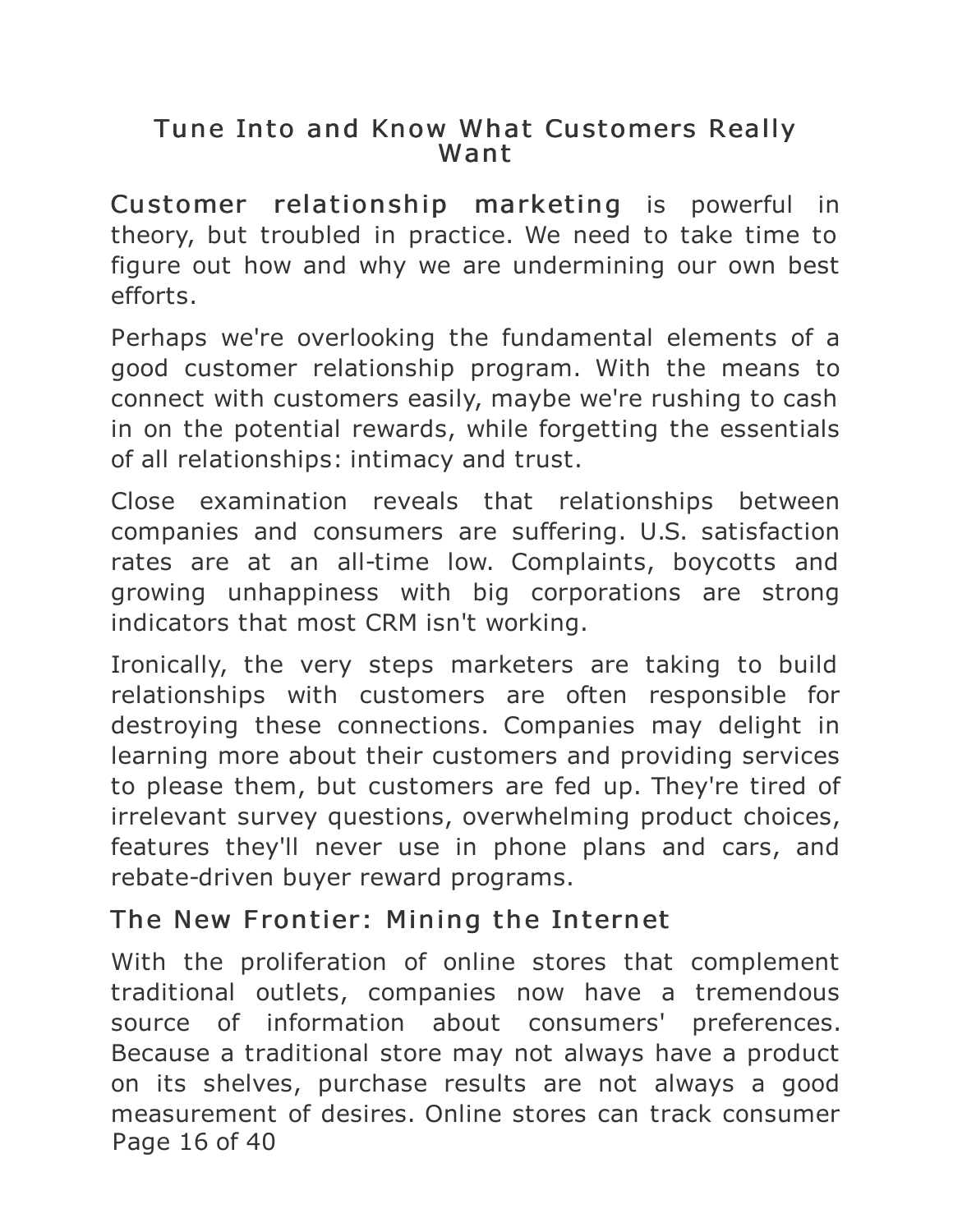The web is more than a sales channel; it is a powerful means of collecting data in real time. The Internet is truly the new frontier in connecting with the customer, offering a huge opportunity for companies to improve customer relationships.

#### The New Social Marketing: Buzz and Word of Mouth

Where does marketing enter the mix? Some experts claim the old days of "push" marketing are over, where a company shoved a one-way message to customers via print or TV. Corporations are asking themselves just how much return on investment there really is from a 30-second Super Bowl commercial.

Consumers are turning away from media and, instead, tuning into each other. Engagement and word of mouth marketing are the buzzwords of this new era. Customers are doing their market research online and listening to each other. Unfortunately, many marketers continue to look at engagement in a one-sided way.

Corporate blogs have become an excellent resource for CEOs and others to connect with customers in a personal manner. In spite of the possible pitfalls in opening two-way communication between the public and employees, there is much to be gained by being personable, accessible, authentic and transparent.

Customers are already communicating with each other online about products and experiences with your company. If you can join the conversation in a real way, in real time, you'll have an advantage over those who remain silent and inaccessible behind corporate doors.

Page 17 of 40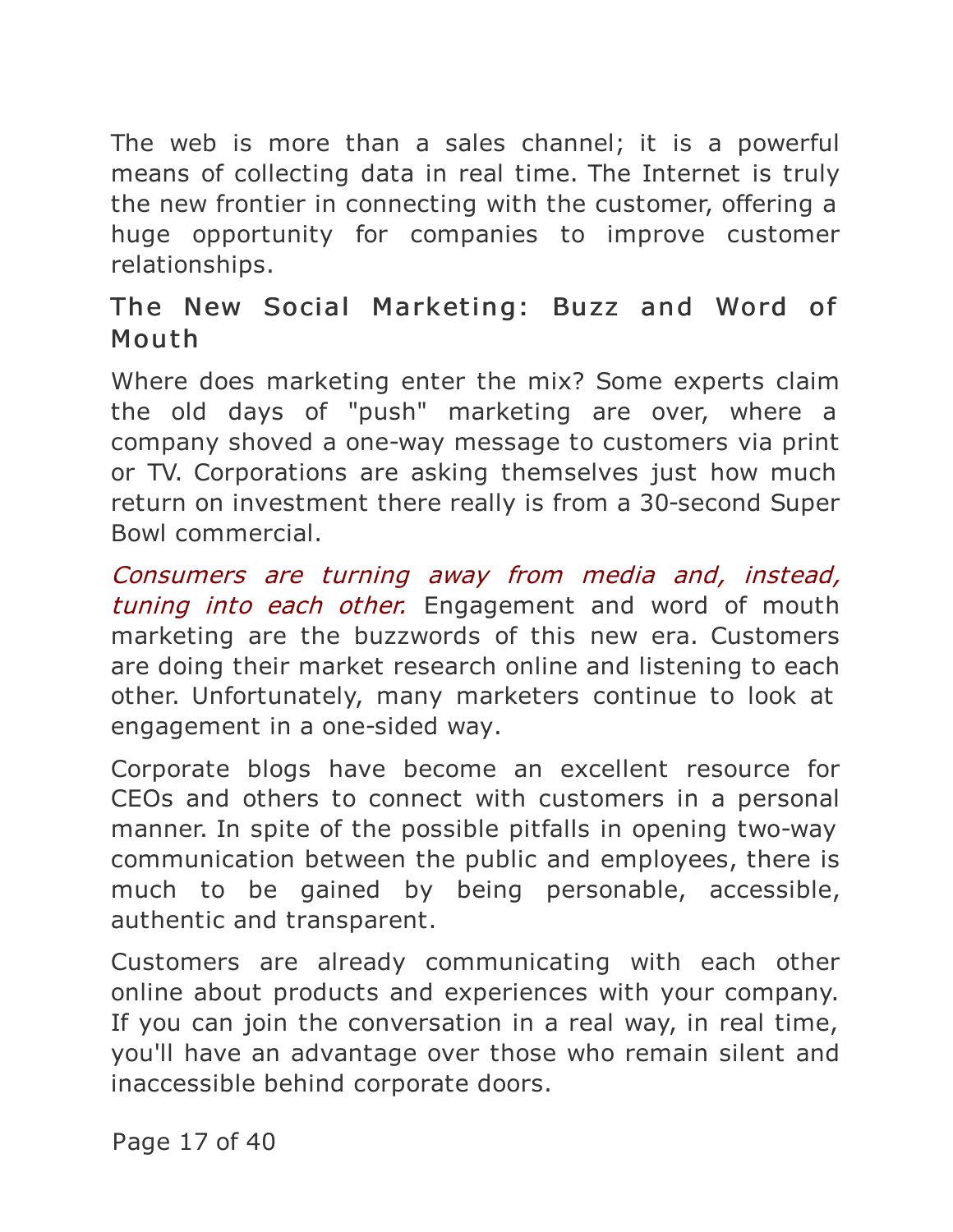Now there is finally a way to discover what customers want, and a way to connect with them authentically. But there are risks involved in being honest and transparent. Will you and your company take the risk?

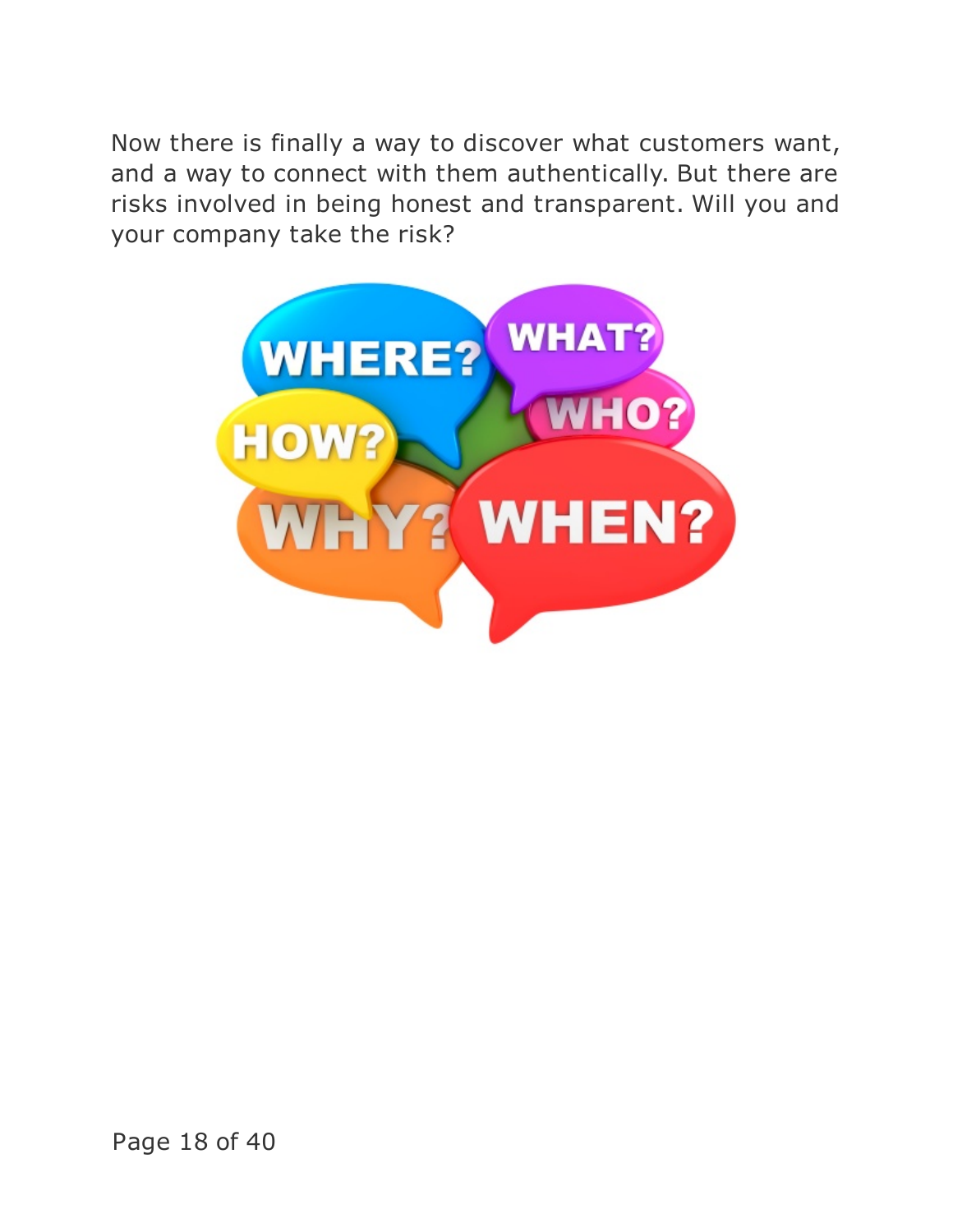#### Steps to Create Awareness of Your Word of Mouth Advertising

Word of mouth advertising creates an awareness campaign where your business information travels from person to person, creating a world wind of awareness. For a new business start-up, word of mouth marketing is often the best and most effective advertising method.

Newspaper print and classified ads can get very expensive, and have lost much of their effectiveness with the popularity of the internet in the past decade. New business owners can't even consider radio or television advertising as a viable option. What is left for a home business or small start-up to do to spread the word about their enterprise?

Here are some steps that you can take to start a viral word of mouth marketing campaign about your business:

Acquaintances: Approach your friends, family and neighbors initially, followed by contacting other people you know in your community and beyond. To begin your campaign, you may take a broad approach to spread your information; ultimately streamlining your message to your target market.

Networking: Both online and off, networking is the backbone of the word of mouth marketing. You need to have a large network to build a database of prospective customers. Find forums and other groups where your target market 'hang out.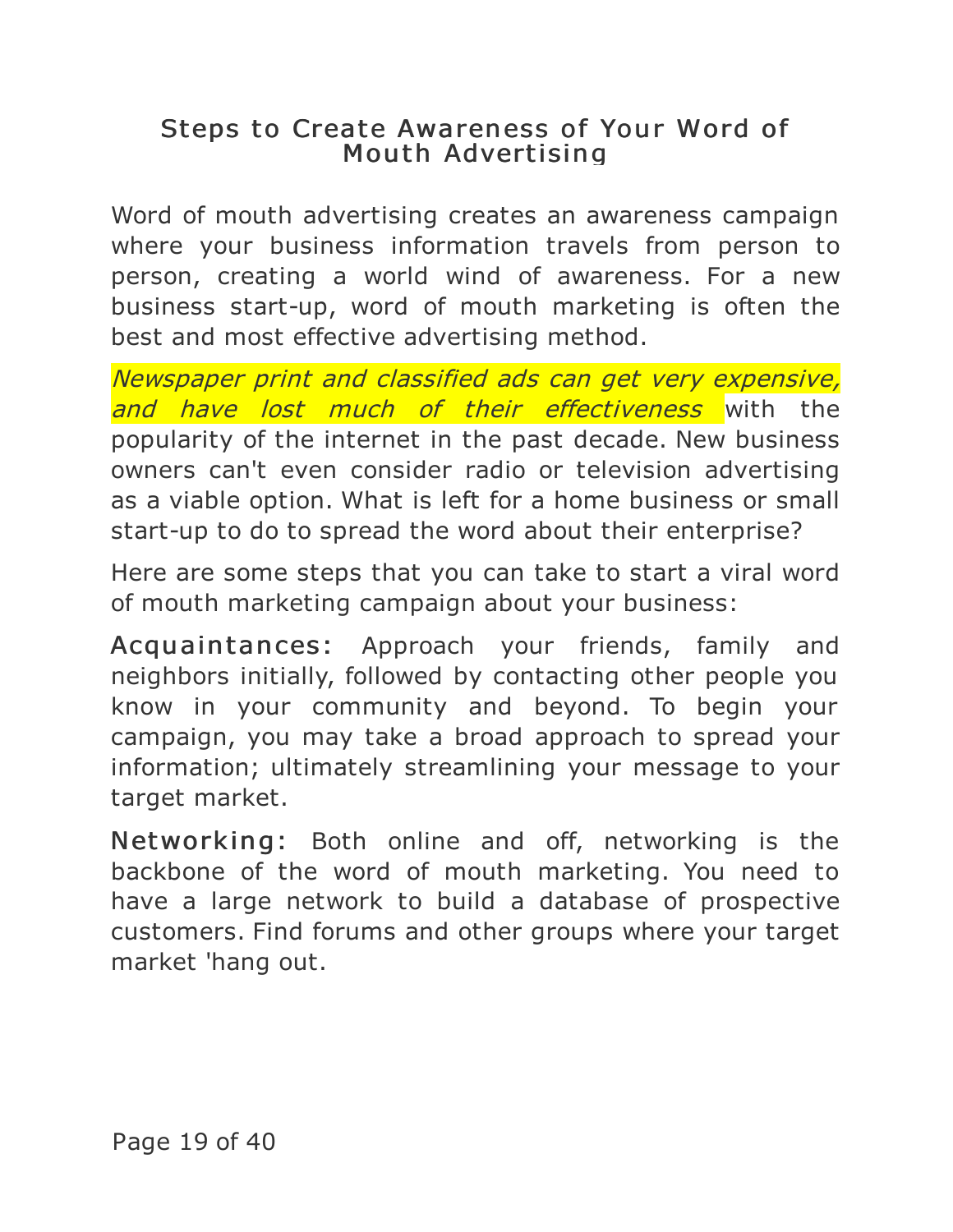

Website: It's the Internet age. Establish your website with good, focused keywords to get favorable results from the search engines. Also, keep your website, user-friendly with easy navigation and complete updated information about everything regarding your business.

Freebies: Everyone loves to get something free. Create a free report or ebook related to your idea or product and give it away to potential customers, asking them to give the item to their friends and family as well.

Mailers: You can use email or postcards or pamphlets about your business to inform your acquaintances prior to calling them.

Word of mouth advertising has stood the test of time and is effective for every business. There are simple, affordable methods of starting a viral marketing campaign that will spread like wild fire.

By putting into place some or all of the ideas mentioned above, you can create a world of advertising for your business.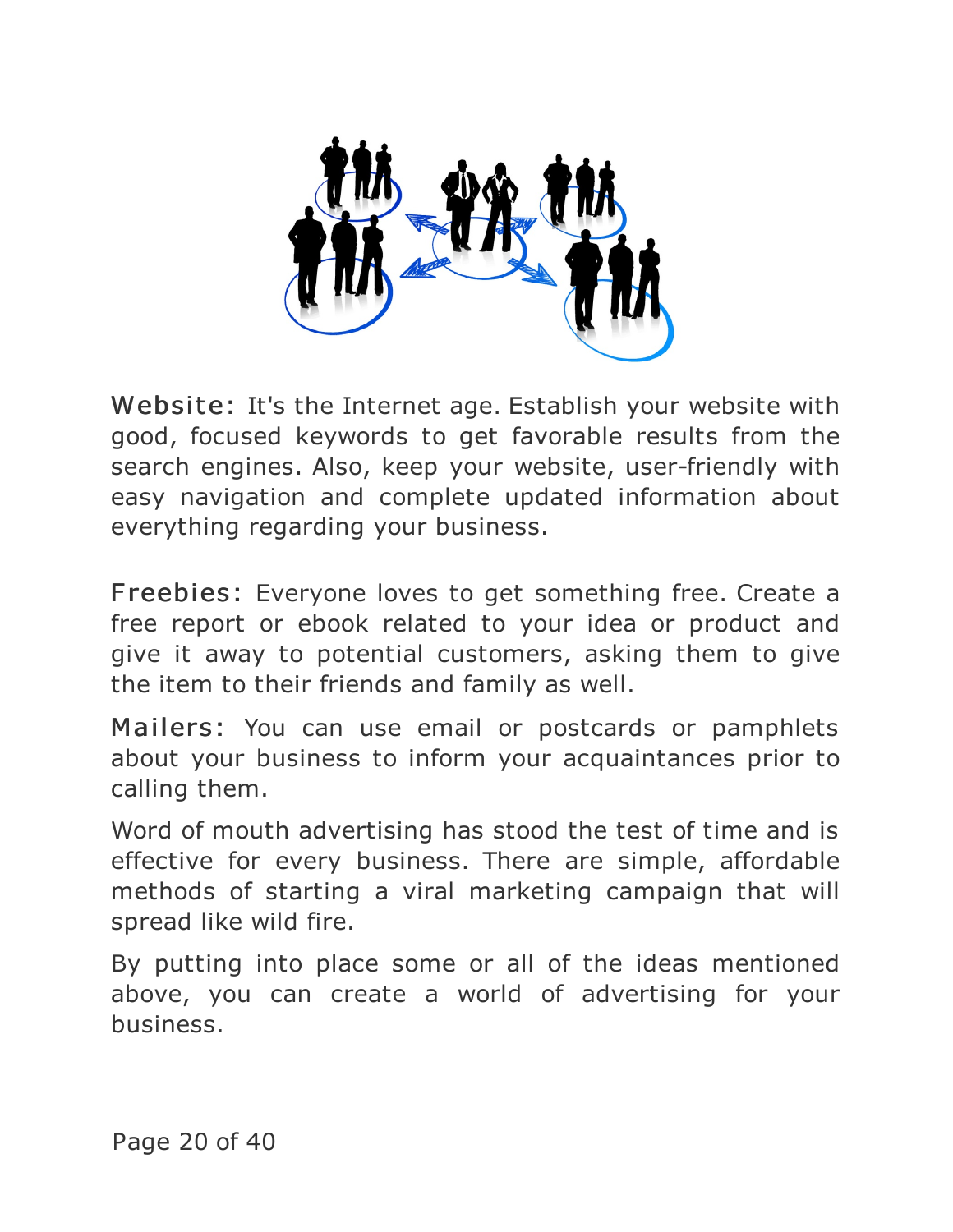# Word of Mouth Marketing on the World Wide Web

Online marketing presents you with an opportunity to get more bang for your buck compared to traditional marketing. This is particularly true for word of mouth marketing.



#### Word of Mouth Marketing on The Web

Word of mouth marketing refers to a type of marketing that promotes something by enticing independent parties to promote the service, idea or product to friends. The idea is to create a buzz for the subject matter. In creating the buzz, the goal is to create enough word of mouth momentum to get the idea to spread quickly. People are the sole conduit for the momentum. If you get it right, an entire product can become an established success with little or no paid marketing.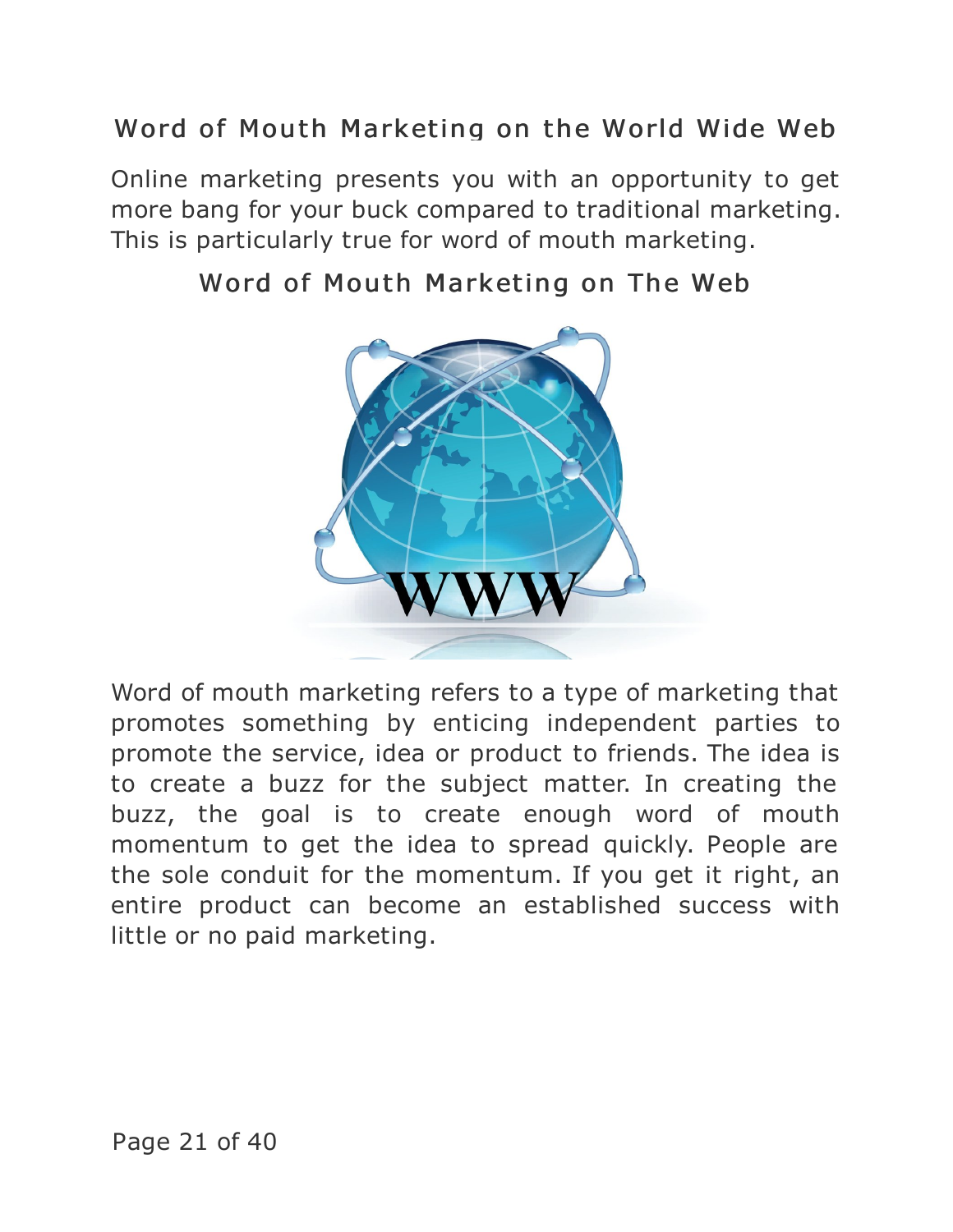A classic example of word of mouth marketing, *often* called viral, is the situation involving Red Bull. Red Bull is an energy drink. When it was first introduced in Europe, rumors spread that the drink was an aphrodisiac. Nobody knows who started the rumors, but Red Bull became very popular. It then evolved into a mixer for alcoholic drinks in nightclubs and the rest is history. It is a hugely popular product and much of the popularity arose through this word of mouth process.

Word of mouth marketing online works in much the same way. The primary difference is it tends to happen much quicker than in the real word. The Internet is full of forums where like minded people congregate. A new, cool product, idea or service can blow up a site over night. If you don't believe me, consider the wild success of the My Space platform, Napster, EBay and so on. Most of these sites grew into behemoths because of word of mouth endorsements, not paid advertising.

Obviously, this type of marketing can lead to tremendous riches. Unfortunately, it isn't particularly easy to accomplish. Everyone is trying to do it, so you really need to be pushing something unique. If you can come up with something, it is time to hit forums and other sites to create a buzz.

A traditional way to pursue viral marketing online is to offer a free e-book. The book will detail your thoughts on some subject matter, such as marketing. One makes the book available for downloading and also allows people to send it to others. If you are offering something of quality, the book should spread quickly to thousands and thousands of people.

Page 22 of 40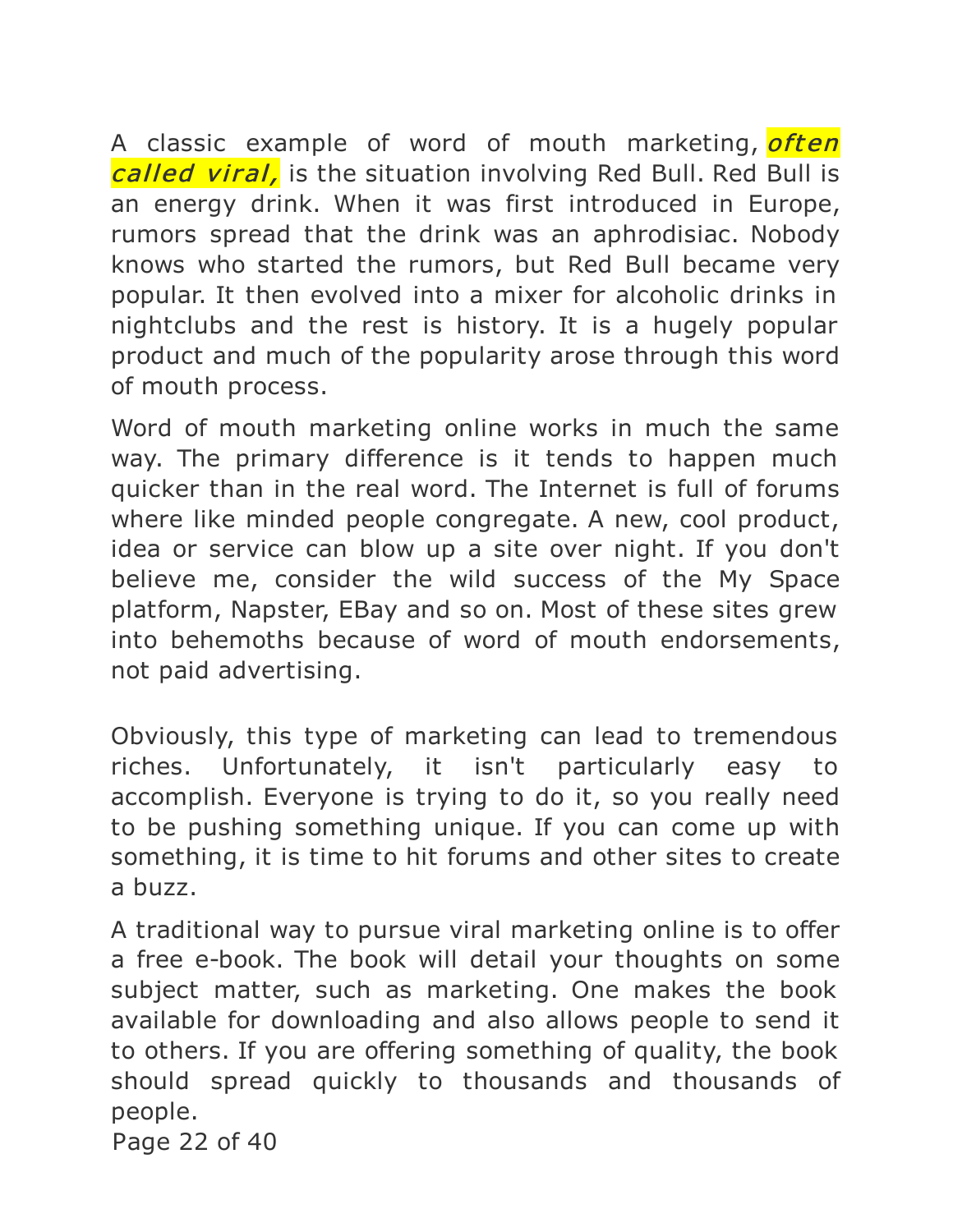The ultimate goal is to promote it over and over until hundreds of thousands of people have read it. At that point, you write another e-book which you sell for \$3 to \$5. If people liked the first book, they will buy the second. If 100,000 read the first one and only 10 percent buy the second, you will have 10,000 sales. This strategy has been pursued over and over by many authors.

The word of mouth approach is definitely a hit and miss strategy. The large online communities make it a viable strategy, but there are a lot of people trying to do it. If you fail 50 times, but succeed once, *life will be very good.*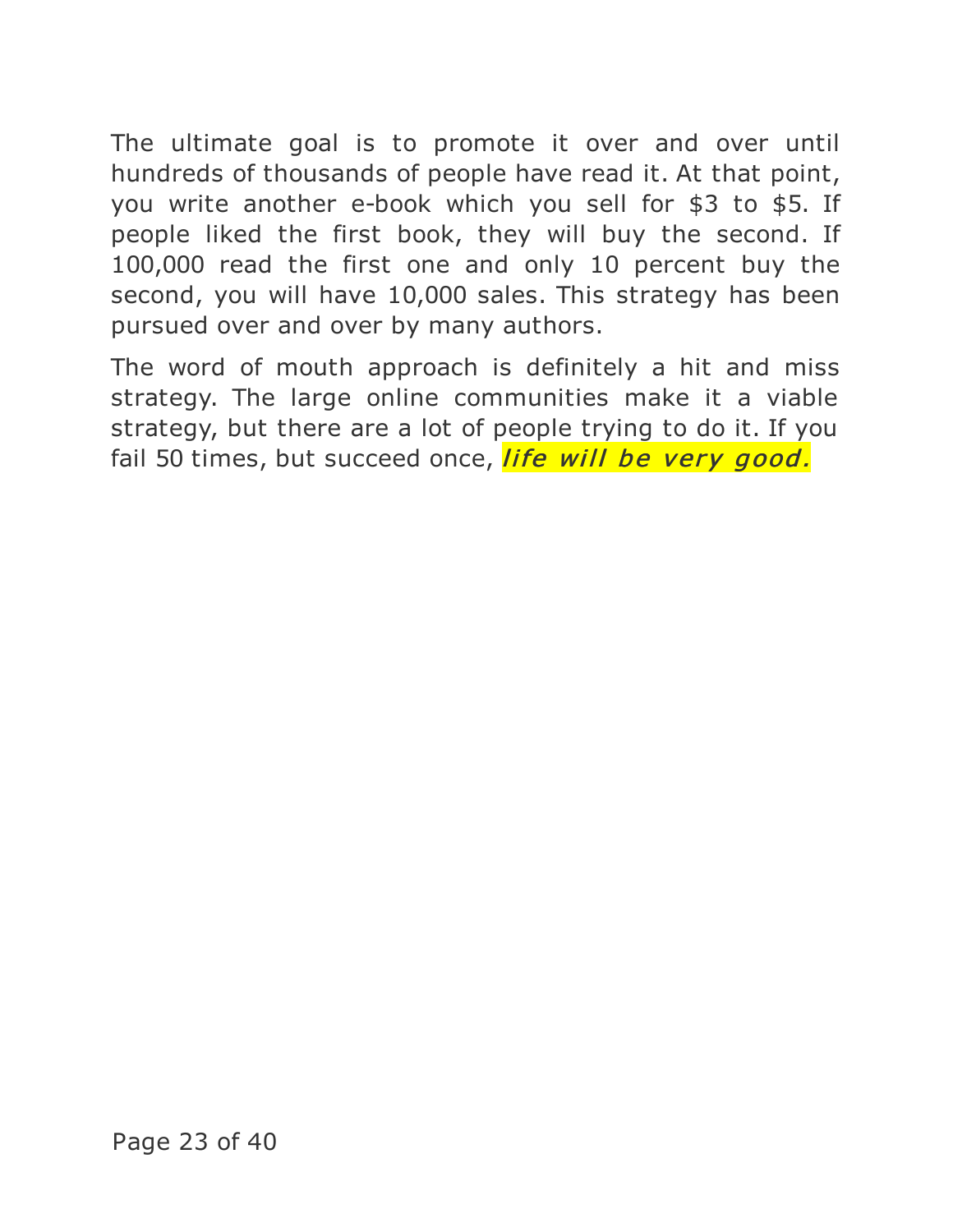#### Collaborating Word Of Mouth Marketing with Email Marketing



**EMAIL MARKETING** 

Sometimes the benefits of email marketing are quite different than anticipated. Most Internet marketers understand the basic concept of email marketing which is to email promotional materials to a large group of Internet users to promote an interest in your products or services.

This concept is easy for many to understand but sometimes there are added benefits to email marketing. This article will discuss the basics of email marketing and will also explain how sometimes email marketing can reach a larger audience share than originally planned. This additional reach can be either a positive or negative depending on the quality of the original emails and the reactions of the original recipients.

Email marketing is a very simple concept which is also extremely cost effective. The general idea behind email marketing is that an email is sent to an email distribution list and these emails are intended to create an interest in the products or services offered by the originator of the email.

In theory this concept could not be simpler but email marketing can get significantly more complicated. One of the biggest complicating factors is the potential for the emails used in the marketing campaign to be viewed as Page 24 of 40 provided by the Internet service provider.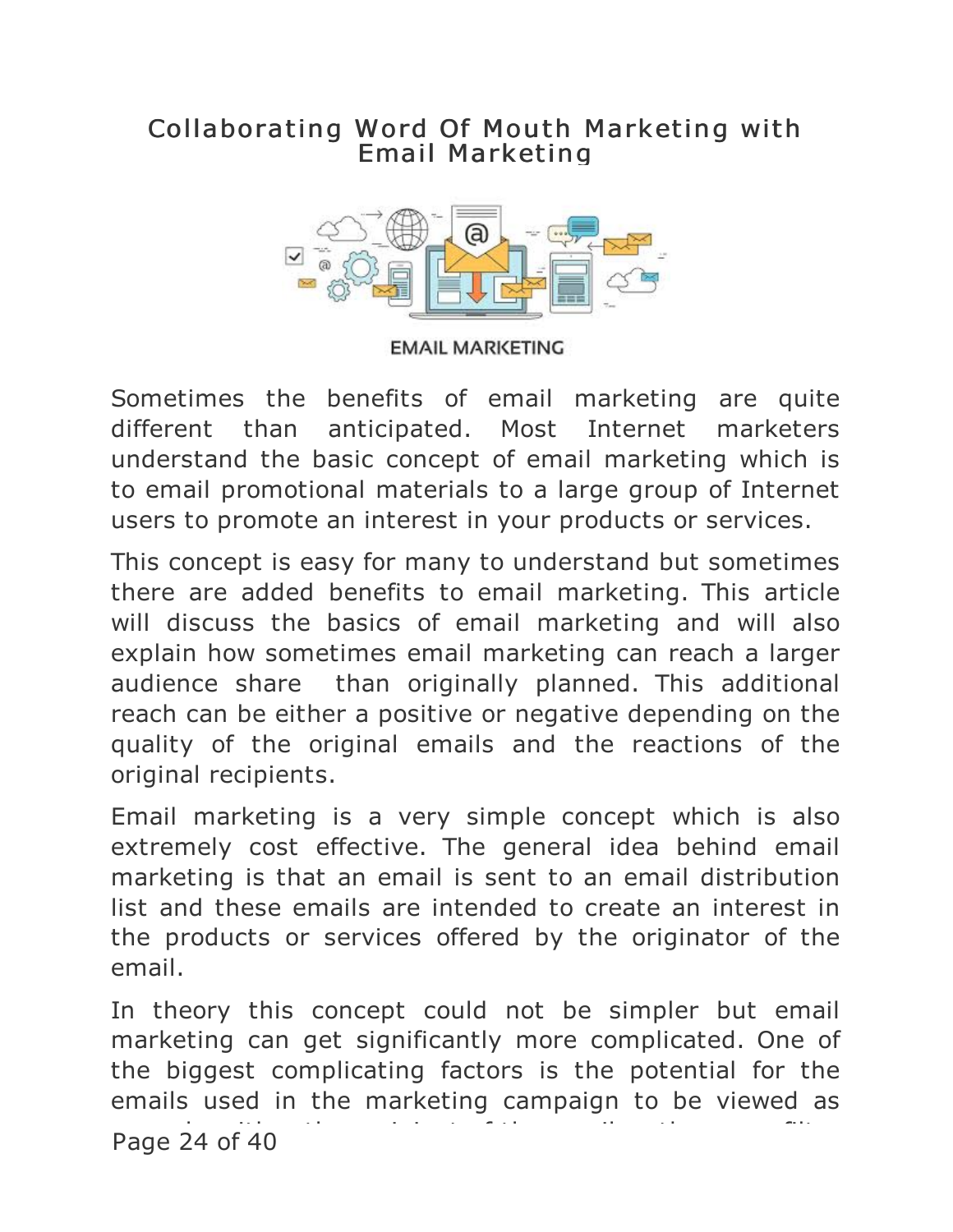This potential alone creates a major complication because Internet marketers have to make a significant effort to assure their messages are not trapped by a spam filter or immediately deleted by the recipients for appearing to be spam.

Once the email messages get through to the recipient, they have a small window of opportunity to make a positive impression on the recipients and influence him to make a purchase or at least visit the business owner's website.

Providing quality content, keeping advertising subtle and at a minimum and providing a clear call to action are all factors which can help to get the message across and entice the potential customer to make a purchase or at least visit the website to research the products and services a little bit more.

As previously stated the goal of an email marketing campaign is to convince the email recipient to either make a purchase or visit the website to obtain more information. When an email recipient performs either one of these actions, it is considered a huge success.

However, thanks to the power of the forward button email marketing can actually be much more successful than even the business owner intended.

The great aspect of email marketing is that when the email recipients receive an email which they think is worthwhile they are likely to make a purchase and may also forward the information onto a friend or family member they think might be interested in this information as well.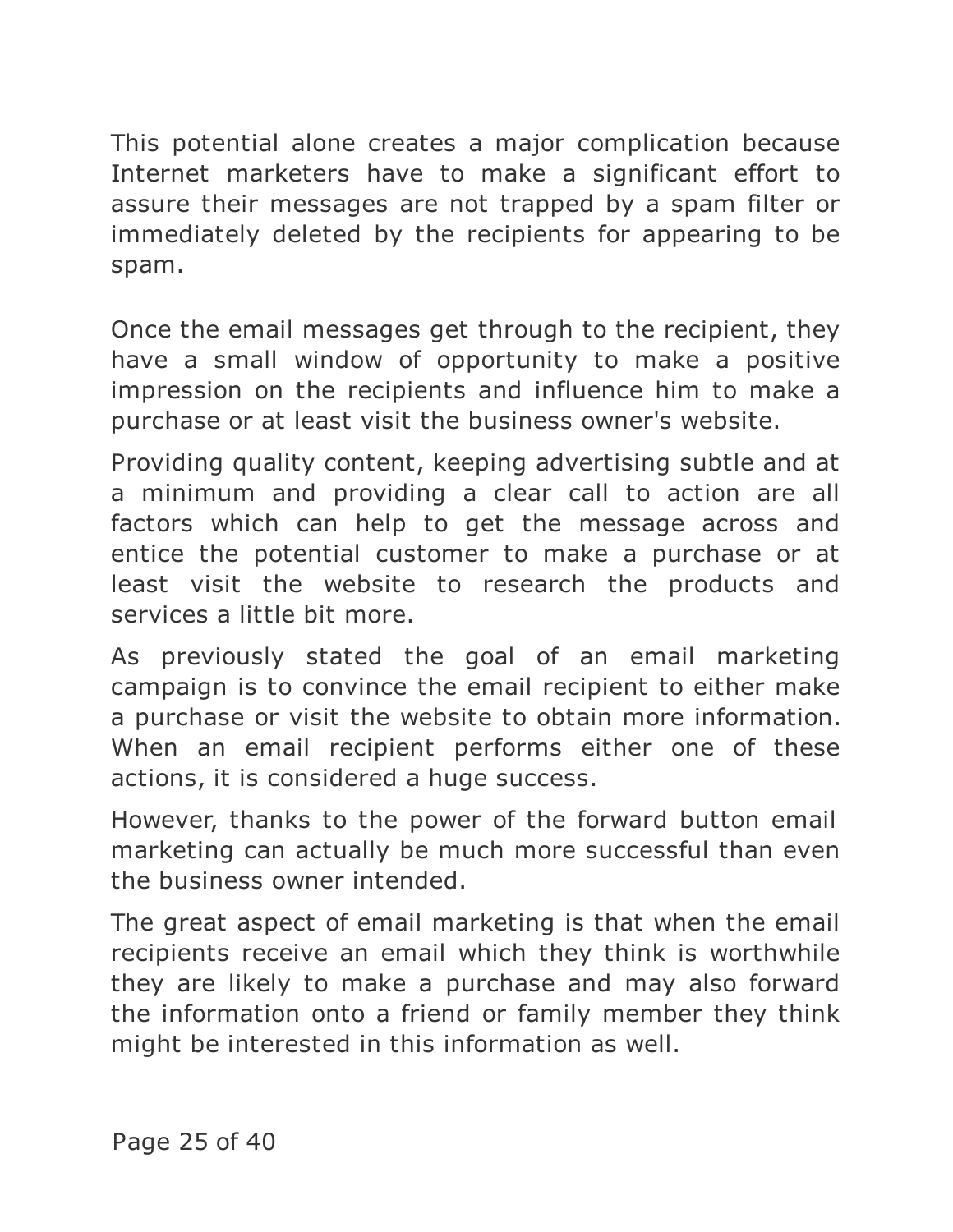

The ability to forward email messages has become comparable satisfied customers using word of mouth to tout the quality of the products or services they received. However, the ability to forward a worthwhile email message is exponentially more effective than using word of mouth to spread the word.

With just a few clicks of the mouse, the original email recipient can forward the message to several of his friends at once. This can result in significantly better results than the business owner had originally intended with no additional effort on behalf of the business owners.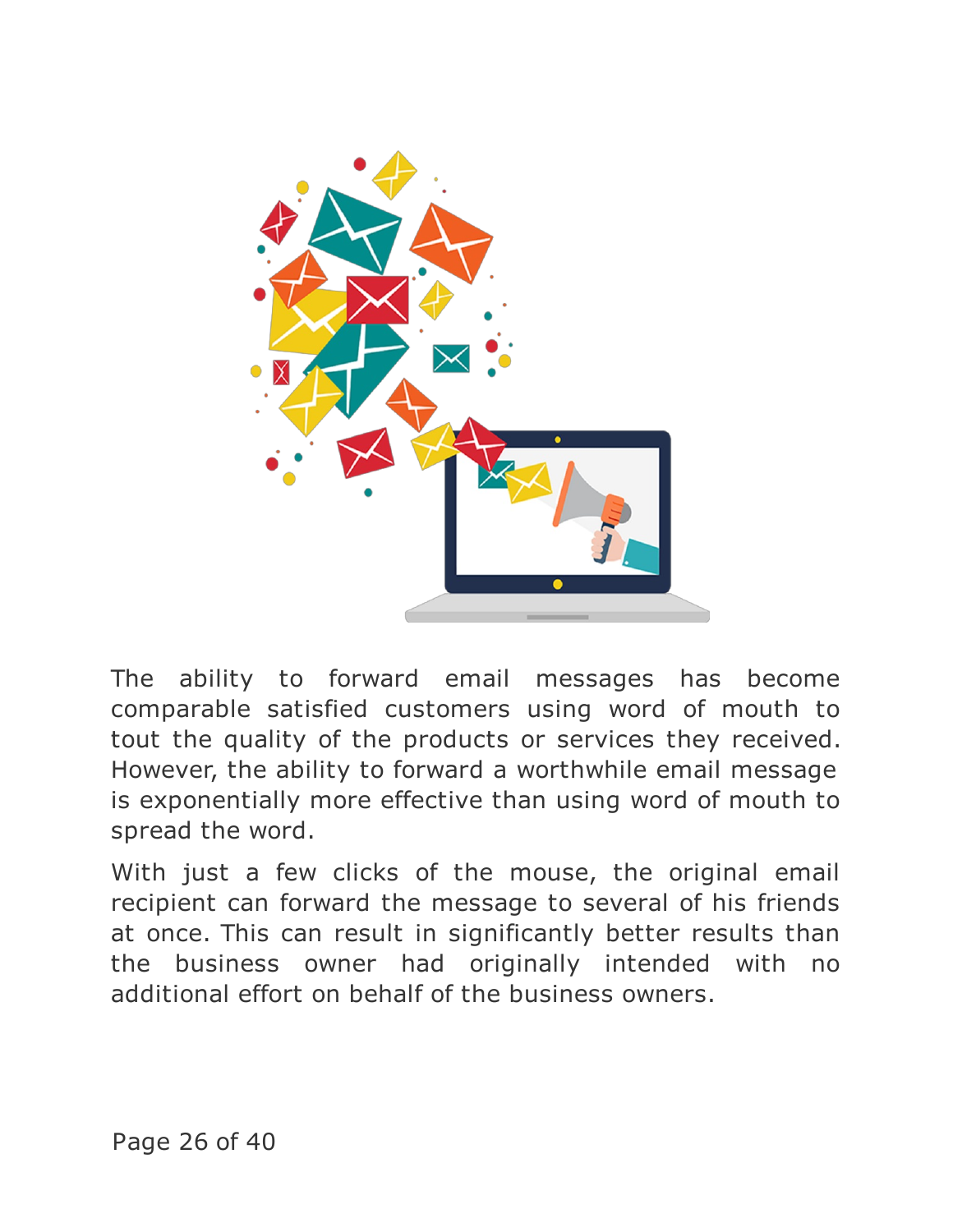#### Effective Word of Mouth Marketing and Facebook Tips

nternet marketing is now considered to be essential in the business world. With it, you will be able to get more clients and significantly let your business grow without spending too much money. Internet marketing is a new breed of marketing. It is very different from marketing on the real world and for most people, internet marketing is quite complicated.



If you don't know how to market on the internet, the best way to start is by marketing on one of the most popular social networking websites available today, which is Facebook.

First of all, Facebook is primarily a social networking website that is designed to let people communicate with their friends in a dynamic way. It also serves a way for people to meet new people and establish new relationships.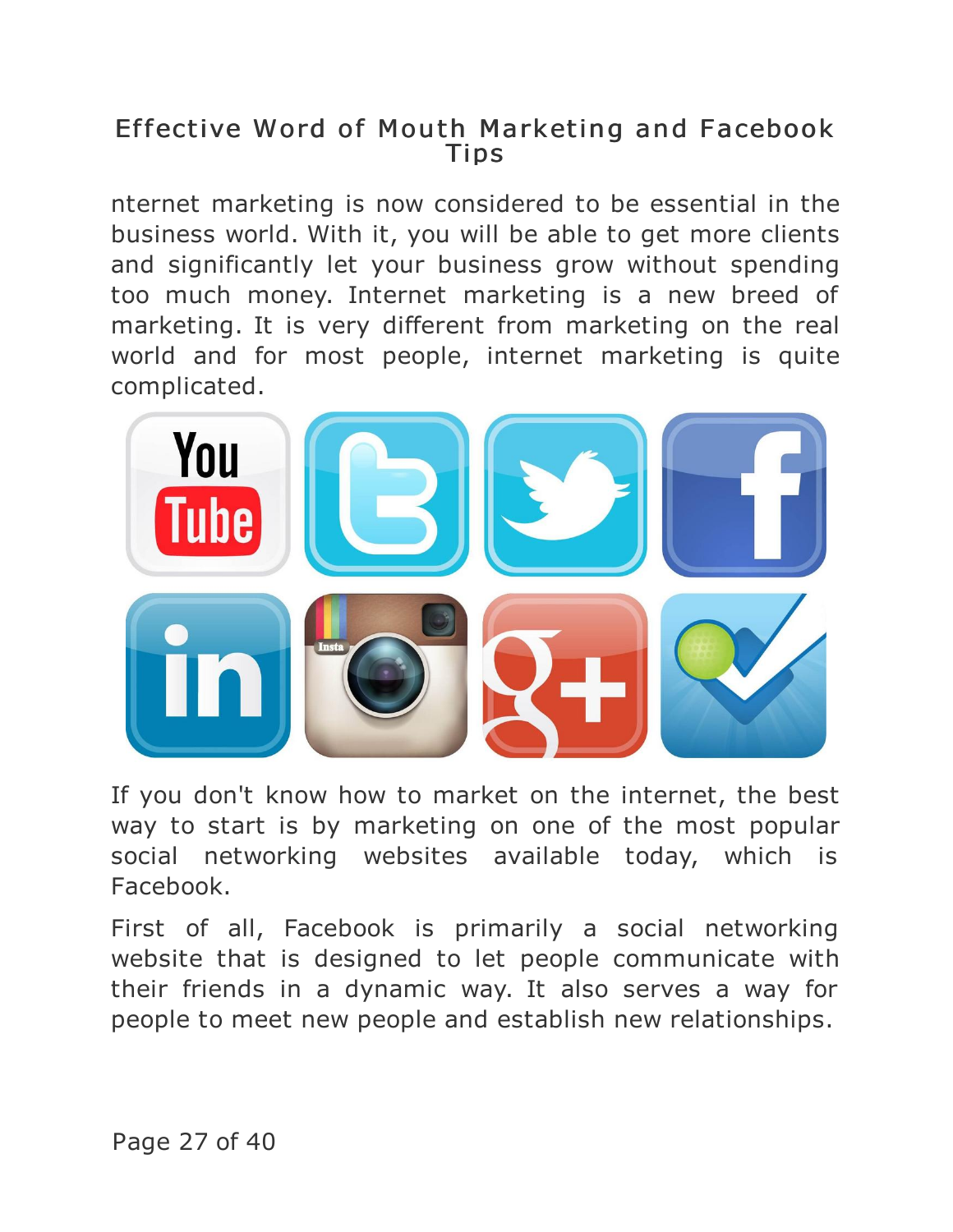For internet marketers, Facebook is packed with features that can be used to market products and services as well as their business website. If you are a first time internet marketer who wants to start easy, you might want to start with Facebook. You will see that Facebook will provide you with a lot of marketing potential and also help you let your business grow.

The great thing about Facebook is that it is steadily growing. Today, it already has an estimated 64 million subscribers and growing. With this number, you will definitely be able to find a lot of people who will be interested in what you have to offer.

Also, Facebook has all the tools you need to market your products or services. Even if the tools and applications here are designed for communication, you have to consider that the main point about internet marketing is communication. Facebook has all the communication tools that you will ever need.

Facebook also have a Facebook Ads feature. Here, you will be able to officially advertise or market your brand, business or products. You can even market your website here at Facebook Ads.

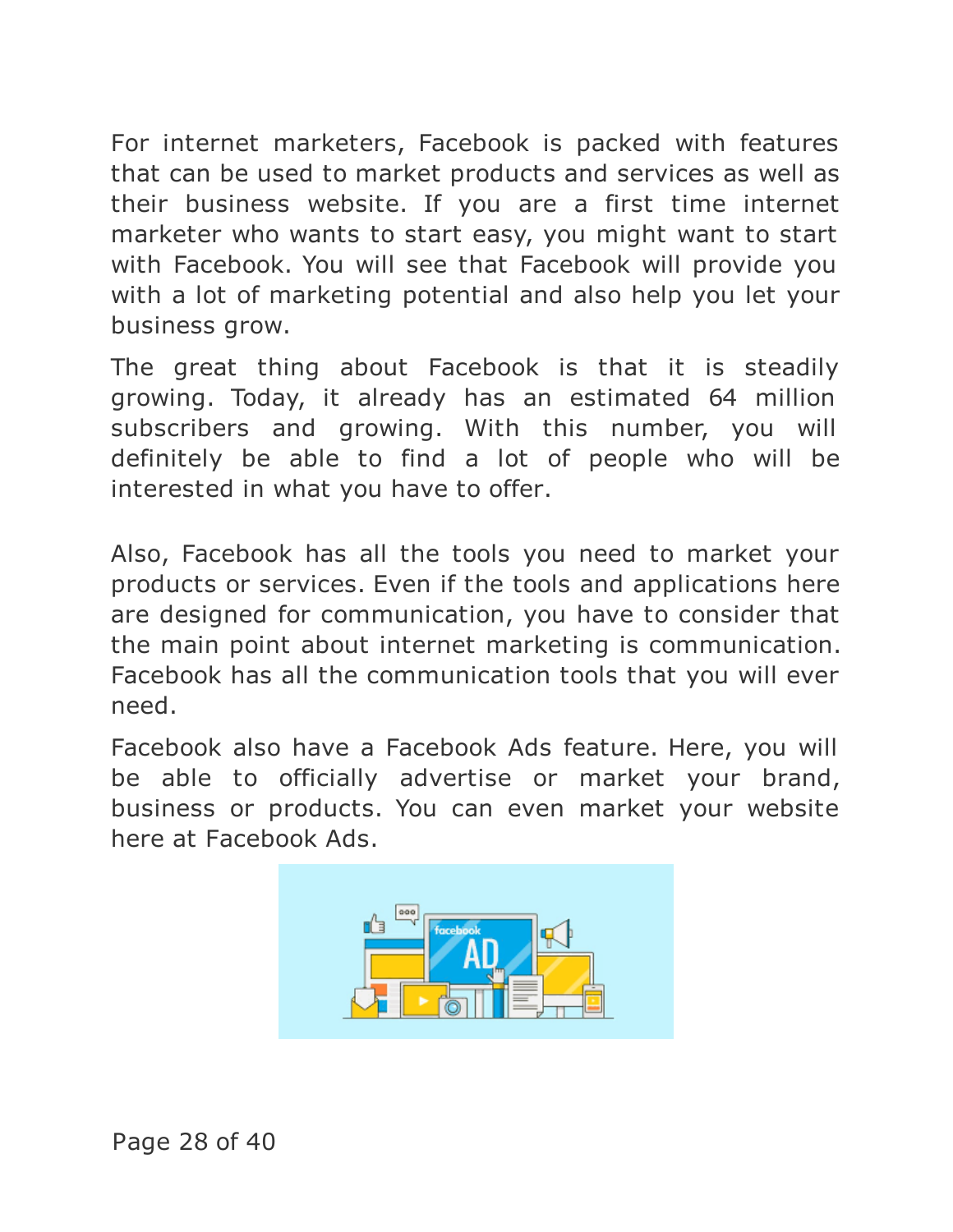Facebook Ads, you will be able to take advantage of its great marketing tools, such as the Advanced Targeting feature. Here, you will be able to target your niche market by age, gender, interests, location and more. This will mean that you will be able to easily target the clients you want. By having this feature, you will be able to quickly find people that may be interested in purchasing the products or services that you are offering.

The Facebook Ads will also provide you with Trusted Referrals. With this feature, you will be able to attach friend to friend interactions about your business to your ads. Facebook encourages word of mouth marketing. This is a great feature as people are more likely to buy a particular product that is recommended by the person they know.

Starting in Facebook Ads is very easy (ckick on the image below to learn more). The first is by pasting the URL of your website. After that, you will choose the audience you want. You can choose the age range, the location, education status, political views and relationship status. You can also include some keywords that will normally show up on interests.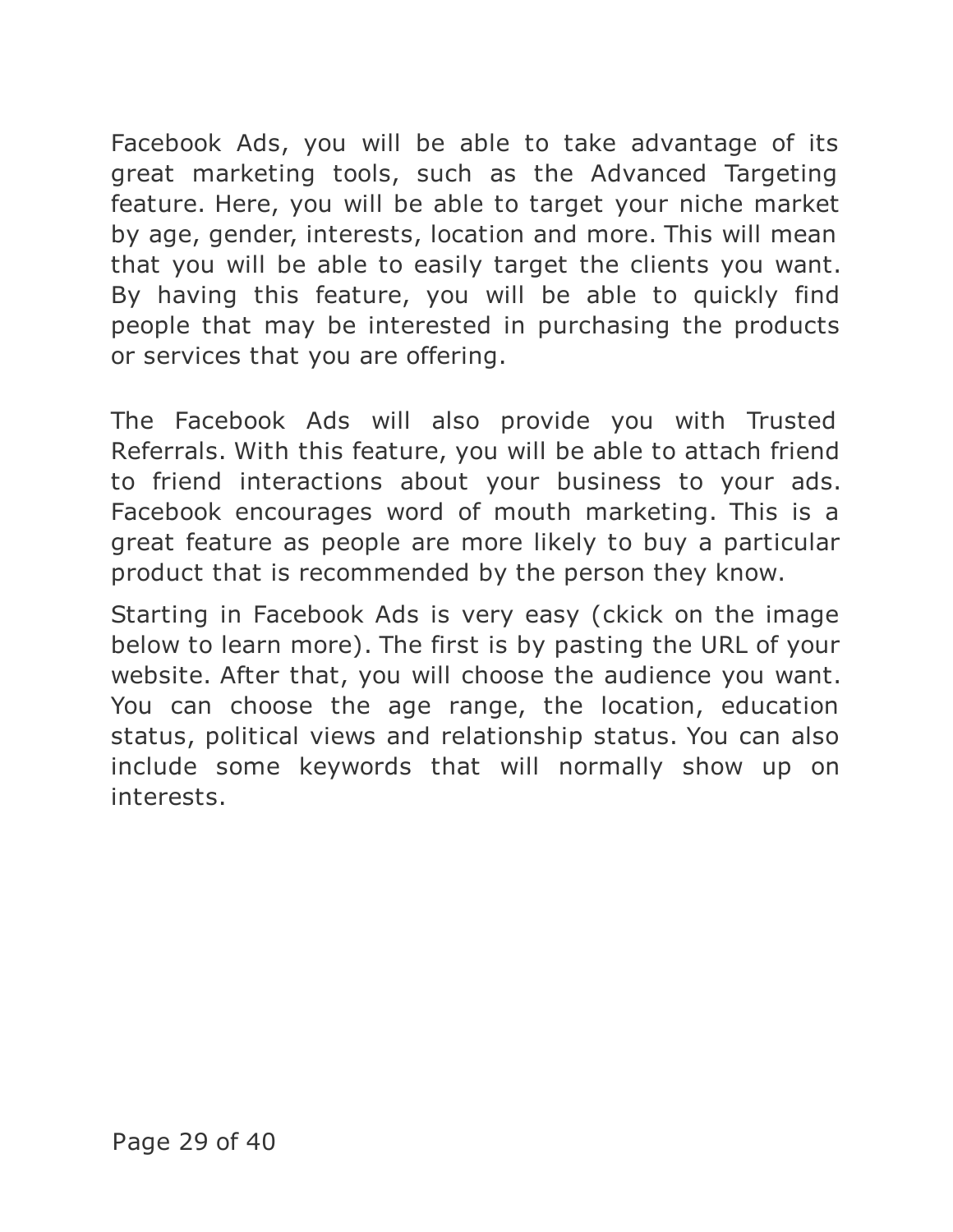

After that, you will create the advertising where you will insert a title and a body. You can also include a photo if you want. The last step is by setting up a budget.

These are some of the tips that you should try to remember when advertising in Facebook Ads. By properly using it, you will be able to get your money's worth and eventually let your business grow. Go to:

[https://kimgarst.com/facebook-ads-3-ways-boost-post](https://kimgarst.com/facebook-ads-3-ways-boost-post-like-pro/) for an experts' guide to all you need to know about facebook advertising.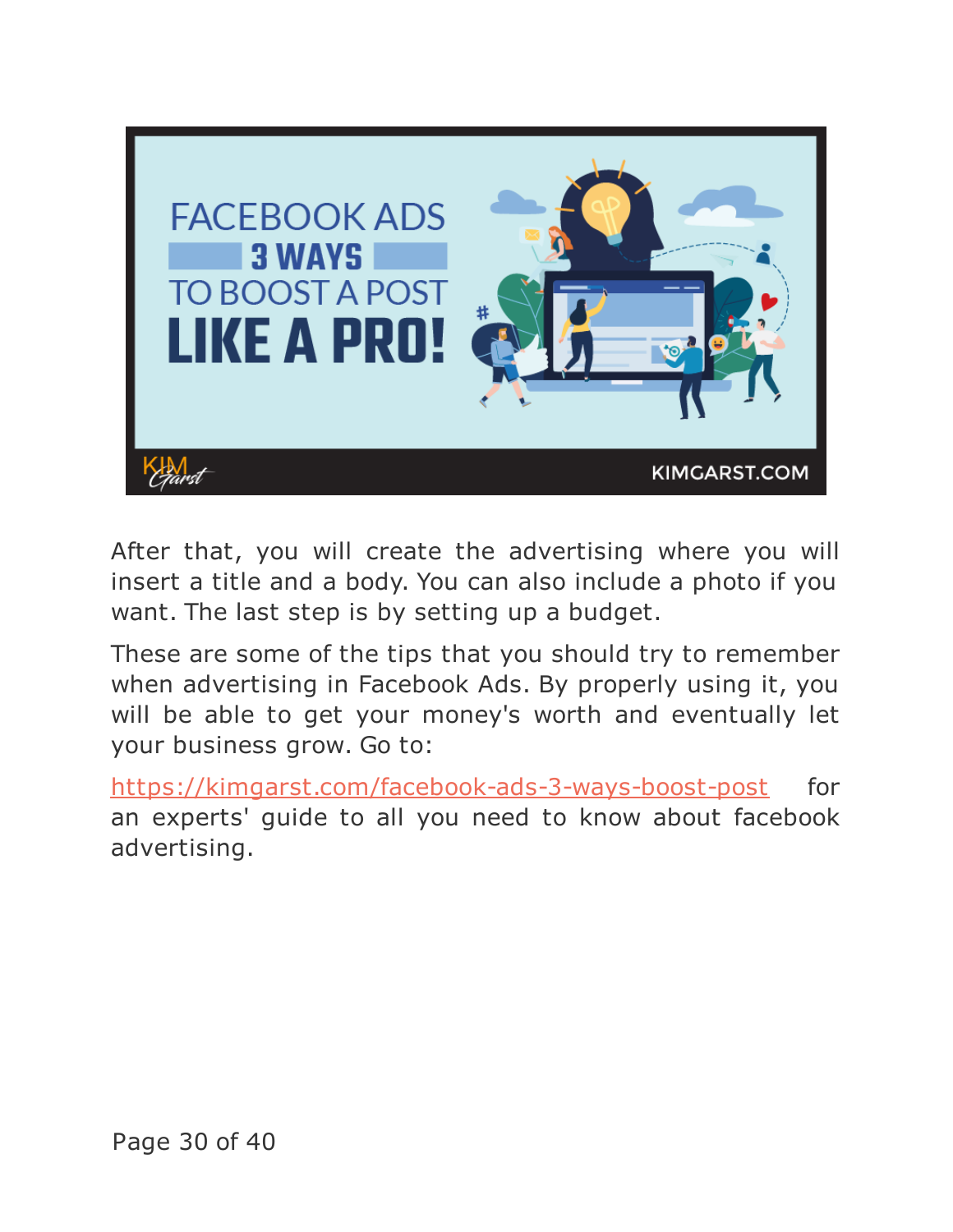# Advertising on Facebook Tips: Part 2



As an owner of an online business, you know that you need to market your website in the internet in order for you to generate targeted traffic. You have to remember that in order for an online business to become a success, targeted traffic is the key. With targeted traffic, you will be able to increase sales and also continue to increase the amount of people entering your website.

Internet marketing is a hard thing to do. You will need to work hard in order for you to effectively attract targeted traffic in your website. However, if you want an easier way to market your business website in the internet, you might want to consider marketing on Facebook.

First of all, Facebook is a social networking website that now has over 60 million active subscribers from all over the world. Most subscribers in Facebook are in the 18-25 demographics. So, if your business is targeting people between the ages of 18-25, Facebook is the perfect place to market your website.

So, how will you be able to market your website in Facebook?

Page 31 of 40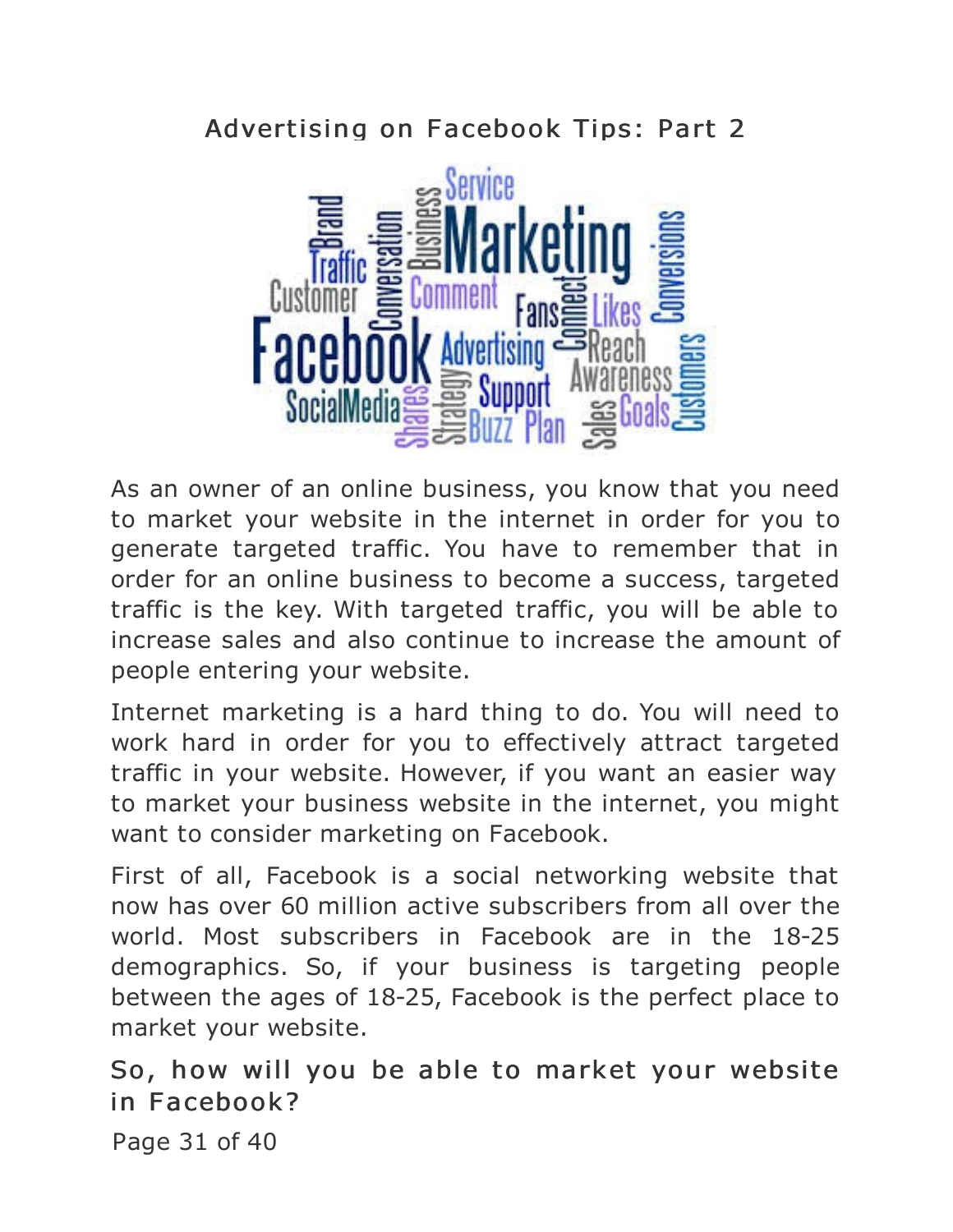Unlike other social networking websites, Facebook will be able to offer you a lot of tools that you can use in order to market your products or services as well as your business website more effectively and efficiently. With the number of people subscribing to Facebook each day, you will definitely generate a lot of targeted traffic to your website.

In Facebook, there are quite a lot of ways to market your products or services. In Facebook marketing, advertising is by far the most common way to market in Facebook.

Here, you will be able to purchase mass banner ads. You can also use flyers targeted to specific people. These flyer advertising can be purchased for as little as 5 dollars and it is already featured in the website.

If you are interested in advertising to featured groups or promotions, then you can take advantage of what is called Next Steps. This tool can be inserted in your homepage with links to a corresponding sponsored group.

#### You can embed ads within your homepage's news feeds

Another way to advertise in Facebook is through word of mouth. Try asking your network of friends in Facebook if they are willing to advertise for you in their own network of friends in Facebook. Here, they will be the ones doing the advertising for you by recommending your products or services as well as your Facebook profile page and business website to their Facebook network.

You have to remember that word of mouth marketing is one of the best marketing strategies available. Try to remember that people are three to four times likely to buy a particular product or service if it is recommended by someone they Page 32 of 40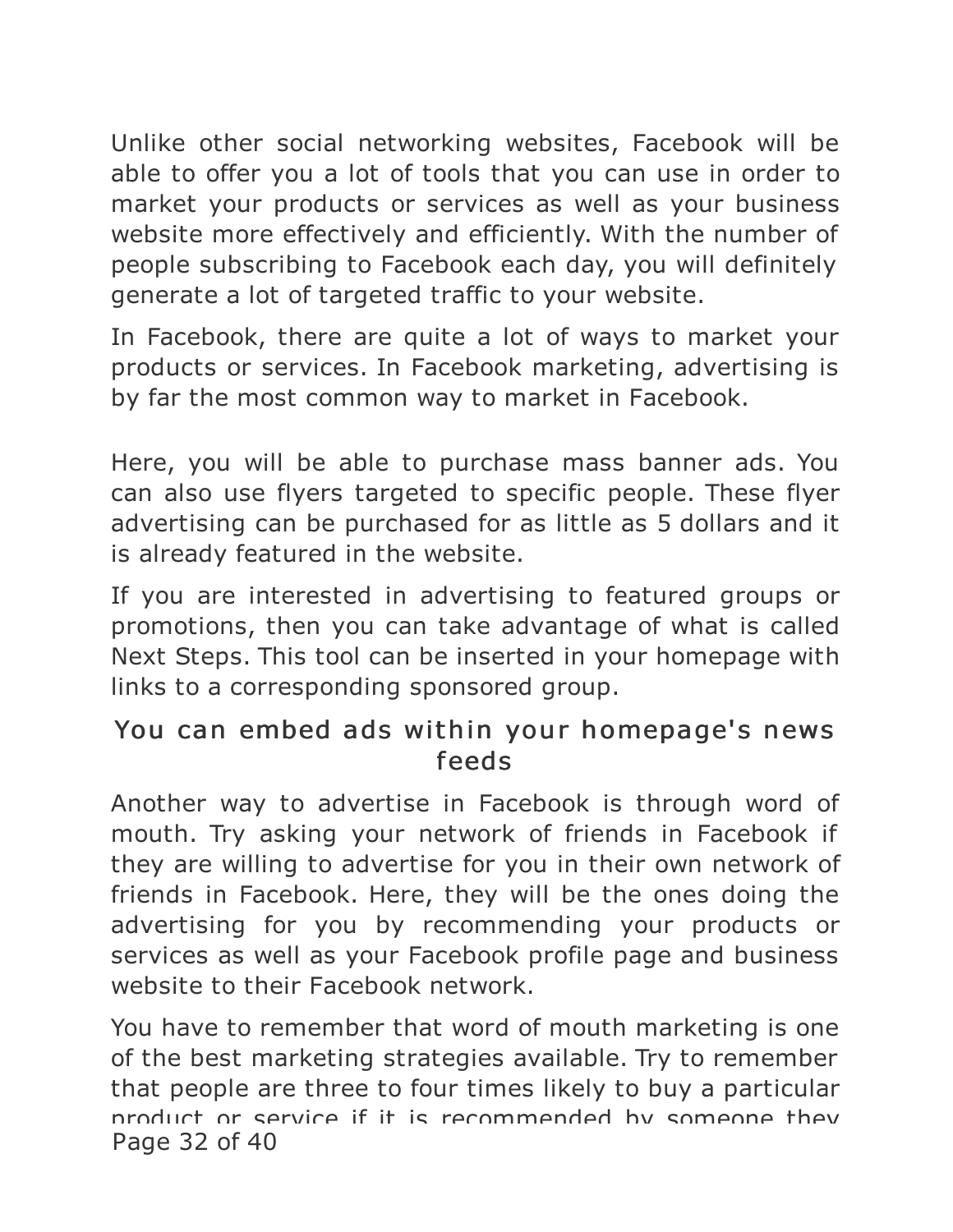You can also market your products, services and business website on the notes section in Facebook. This particular tool acts almost like a blog. When you write or post something on the notes section, it will be sent out to all of your friend's news feeds, which can be read by other people. This is a great way to get messages across.

These are some of the great ways to market on Facebook. By using some of these tools, you can be sure that you will be able to attract more people to visit your Facebook profile page and let them know what you have to offer.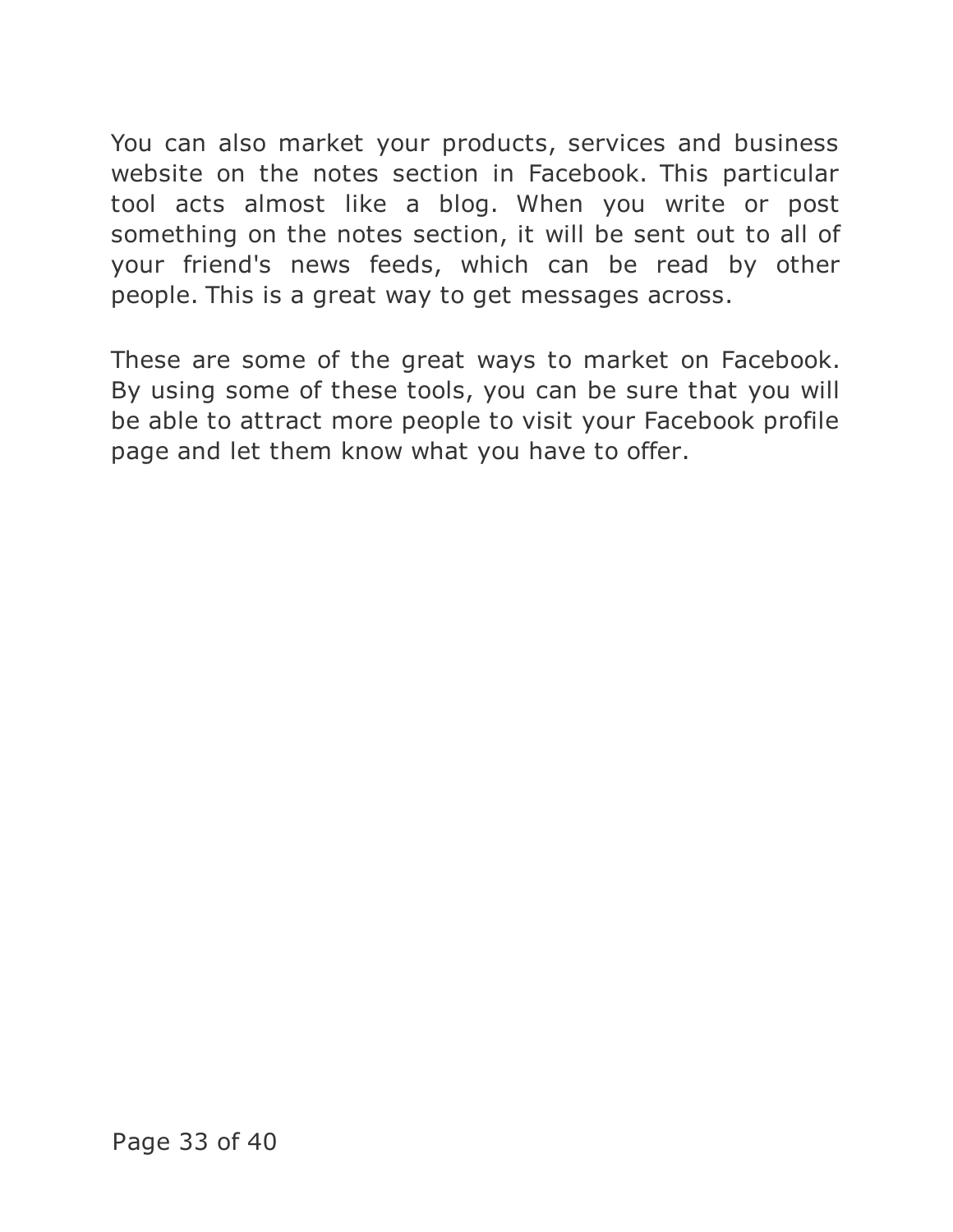#### Should Moms Disclose They're Getting Paid to Endorse P&G Products--(How Not To Use WOM)

When a friend or co-worker tells you about a product she likes, as women do, and you then bought it too, how would you feel if you found out afterwards that she'd been paid to tell you?

Most private product talk among women is not commercial. Among men, either. Think TIVO, iPod, movies or restaurants - people refer those to each other because they love them, not because they get paid to do it.

If they did get compensated somehow, and you found out later, would you be as trusting of their next referral?

People telling each other about products they like, like TIVO, iPods, or other products has been referred to in the past as word of mouth advertising or word of mouth marketing.

The trust that the recommendation is not secretly motivated in anyway by compensation from a third party is what makes it a recommendation accepted at face value from people who know and trust each other. That's what makes it so valuable to product manufacturers and marketers. Some of them, like Apple, try to make products remarkable enough that people will WANT to tell others about them.

Others pay to manufacture that word of mouth. They use people who are members of a group, like Moms, or Teens, and pay them to do so-called word of mouth.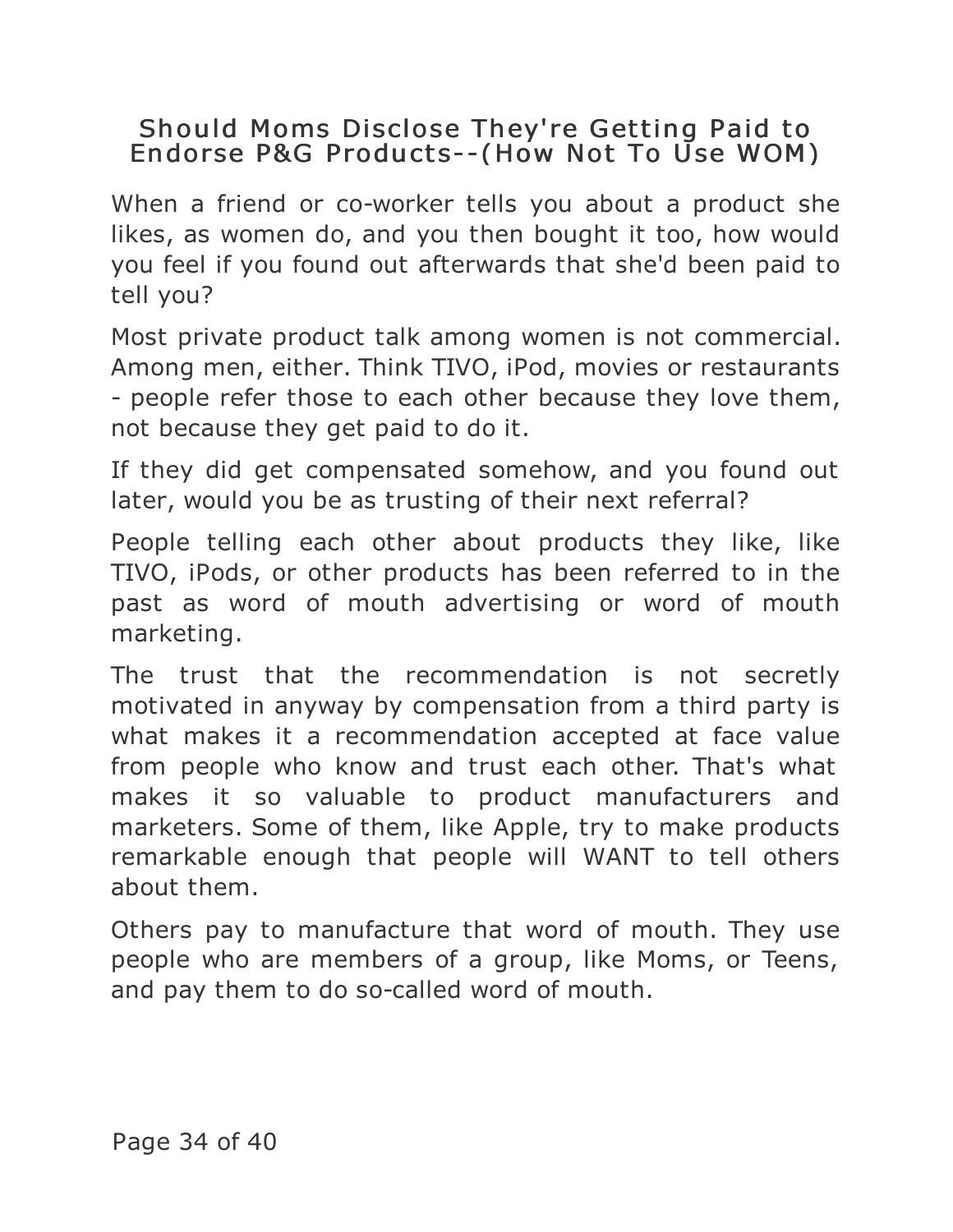Often, these newly created word-of-mouthers don't tell the others that they're being compensated, and that's where the question arises: Would you feel manipulated if you gave your trust to a friend's recommendation, bought the product, and then later found out that the friend got paid to talk it up to you?

You no doubt know that marketers are not a very credible bunch these days. One of the most popular business books today is entitled, All Marketers are Liars <https://youtu.be/AZnYRaQfjK4>

So now, must we add "All Friends are Liars"?

Proctor & Gamble Co. has quietly come out with an advertising program, Vocalpoint, that is such a manufactured word of mouth campaign. It was developed to

pitch its own and other companies' products. <http://www.businessweek.com>

P&G has recruited 600,000 women into their new advertising army over the past year or two. All moms. All on the take. Here's how the company is using them:

"By crafting product messages mothers will want to share, along with giving them samples, coupons, and a chance to share their own opinions with P&G, the Cincinnati consumer-product giant is using personal endorsements to cut through advertising clutter."

And, says the company,

"We know that the most powerful form of marketing is an advocacy message from a trusted friend,"says Steve Knox, Vocalpoint's CEO <http://www.businessweek.com>

Right. So let's exploit that, he says. They're not his friends Page 35 of 40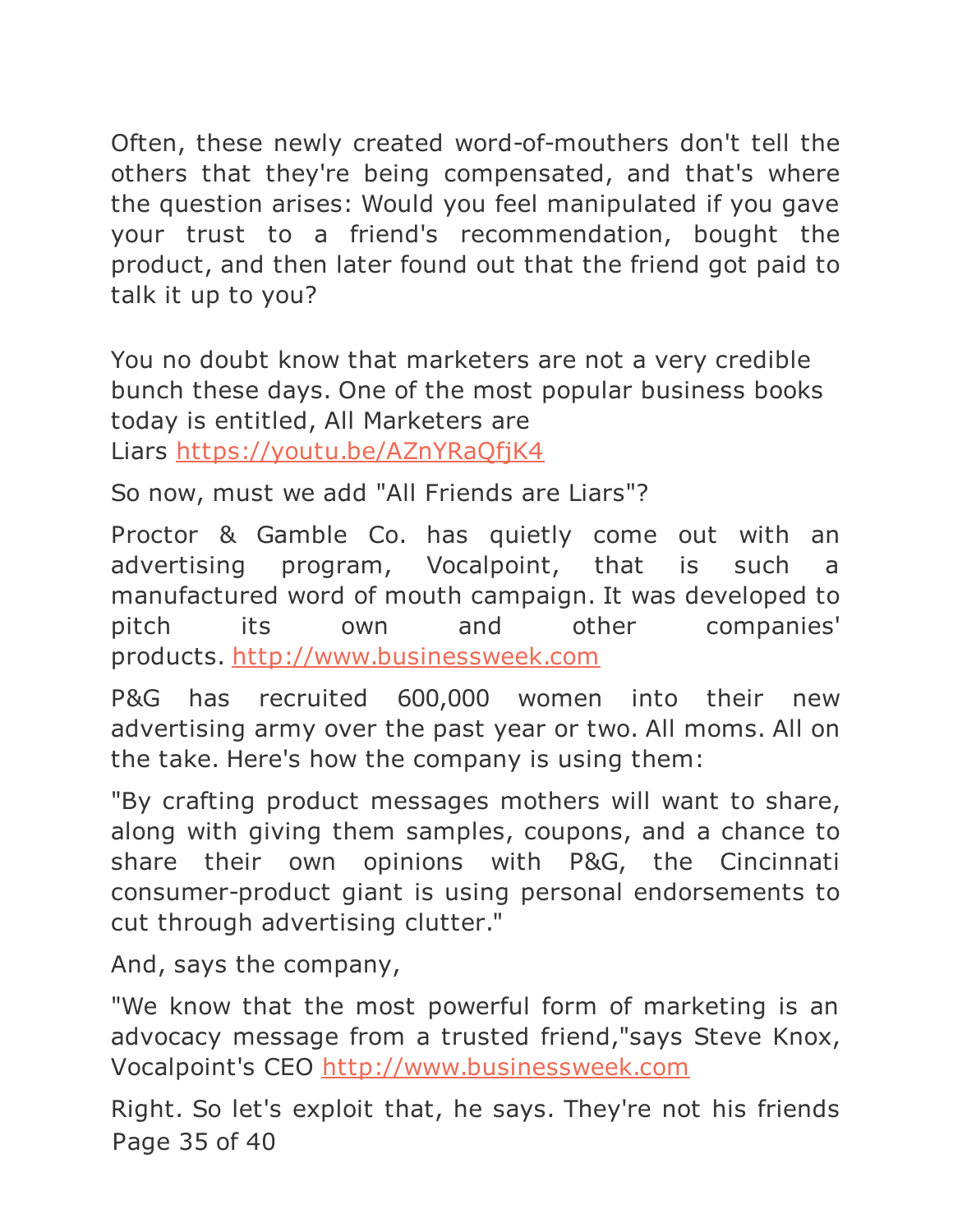Ask yourself one question and you will know if you like this: Would you give your trust as freely to the recommendations of someone you know, if you can't be sure up front if they're on the take or not, for whatever product they're talking about?

Aside from the possible loss of trust between friends,

"...Vocalpoint also raises a serious ethical issue: Should the person spreading the product message disclose her affiliation?"

The Word of Mouth Marketing Association Code of Ethics requires "connectors" like these moms to disclose who they work for. But P&G does not require these women to do that. And many don't.

Ethics and morals aside, ask yourself: Do you want to be able to trust a friend's recommendation to be motivated by nothing other than the interest she has in telling about something she thought you'd like to know about?

If you found out later that she DID get paid, in money or free product, would you weigh her recommendation differently next time?

If you, like me, would take any future recommendations from this person with a giant grain of salt, then we all know this gal has lost something she once had - my freely given, no strings attached, trust. This is not a good thing.

The FTC is looking into it... <http://www.businessweek.com>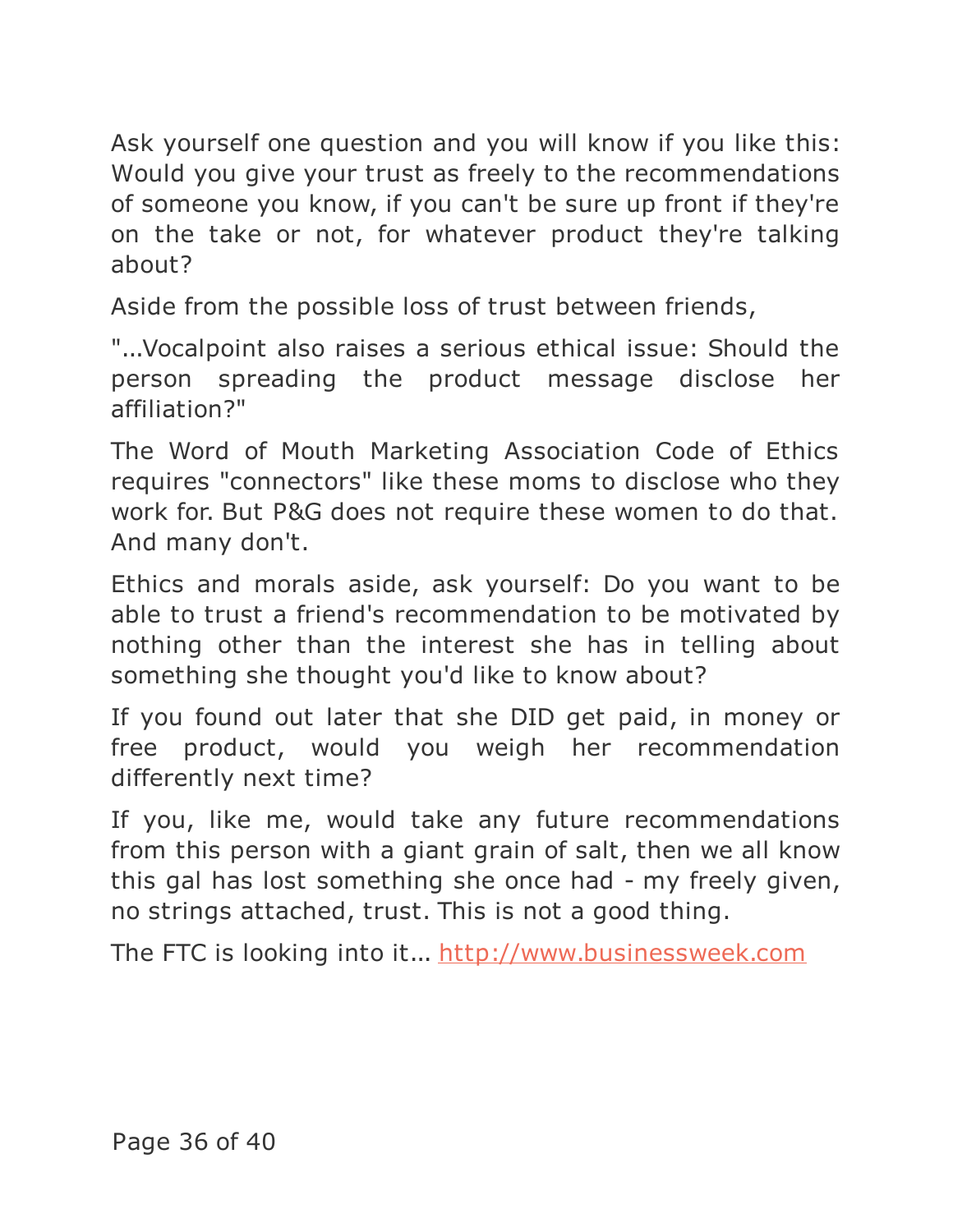P.S. Telling your connection up front is always good policy. And that's of course why I suggest that when you are introducing your product to others, you let them know right up front that you are marketing it and why - because it's helped you, say - and now you've decided to make a business marketing it - so you can do good AND make some income. (That's all laid out in the If My Product's So Great, How Come I Can't Sell It? book and CD program. [http://www.bananamarketing.com](https://digiproductlab.info/ http://www.bananamarketing.com)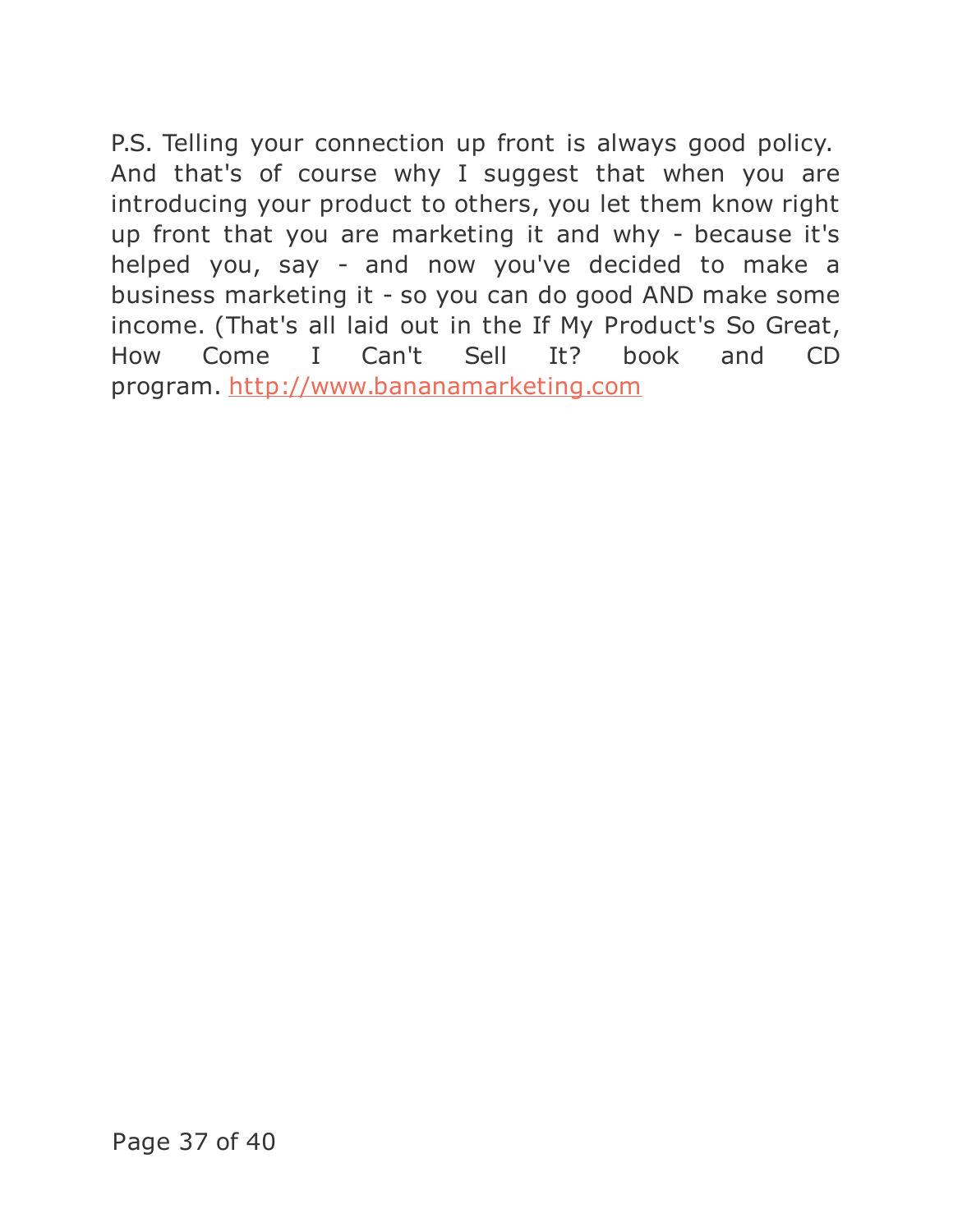In summary, some of the numerical data provided in this eBook may be a little dated but the basis of this manual and its tips still hold true—providing your customers with a product or service worth talking about, is imperative to boosting good word-of-mouth marketing.

Excellent customer service will always benefit your business, especially with the influence of viral marketing (another term commonly associated with word-of-mouth marketing). If companies put an emphasis on providing their customers with the best service possible, the positive results of an effective word-of-mouth marketing campaign will take care of itself.

On the other hand, in order to forward this process, it's imperative to have an honest representative for your brand. When customers trust the referral given to them by your company spokesman/woman, they are more than likely to believe that your products are good and worth buying.

Keeping your most loyal customers close could potentially benefit your company's bottom-line because word-of-mouth marketing is the basis of consumers returning to buy other products and/or services that are offered and provided by the company. Making long-time customers feel valued, respected and appreciated.

If you can integrate some of the tips provided in this short manual, your company's word-of-mouth marketing has a good chance of succeeding and your customers will be satisfied which will lead a more dynamic and progressive word-of-mouth marketing strategy for your company.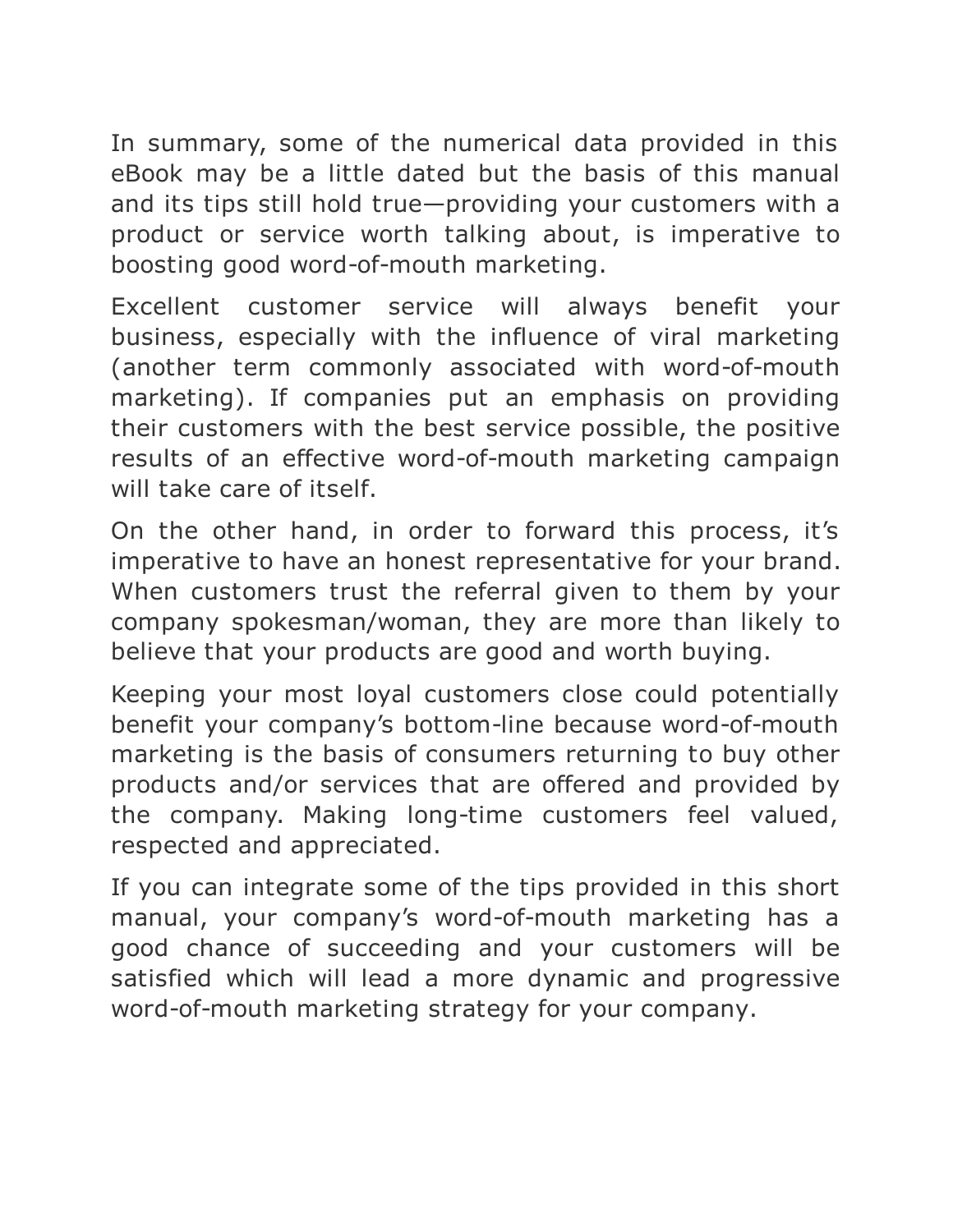Word-of-mouth, viral marketing or buzz marketing is one of the most important strategies you can employ to improve the awareness of your products and services. Learning more about these subject matters is crucial for a businessperson looking to succeed in the marketing world. I hope these few short tips help to remind you to engage with your customers in order to enhance your word-of-mouth marketing policies.

In conclusion, set the parameters and stick to your mission. If perceived as inconsistent by your customers in any way- their trust will waver. Be true to the core values of your objective in all aspects of business, especially, while executing your marketing policies. Customers are the most important contributors to your business success and the growth of your business and its brand is entirely determined by their satisfaction.



Earl B. Everett